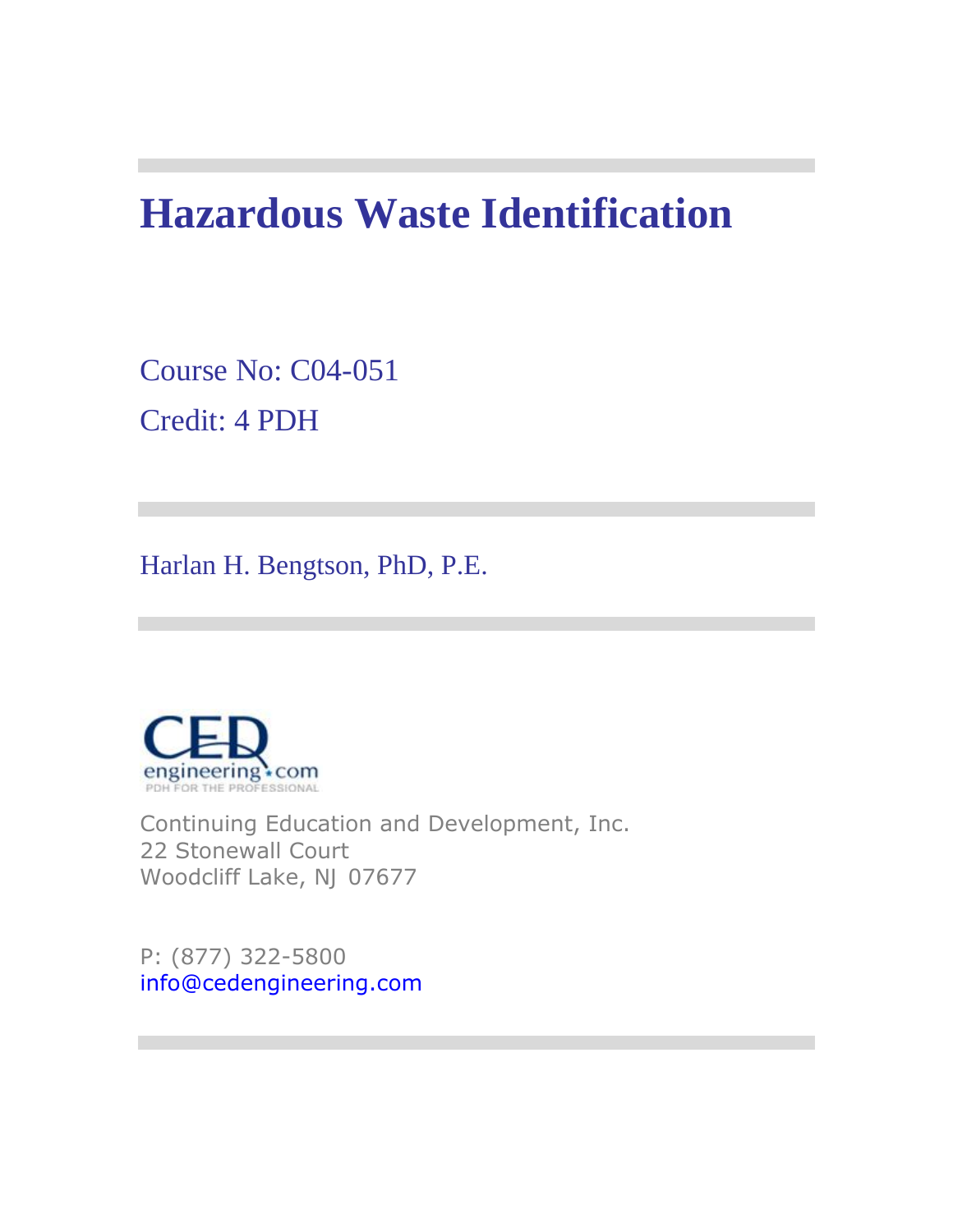# **CHAPTER III MANAGING HAZARDOUS WASTE – RCRA SUBTITLE C**

| Hazardous Waste Identification  III-3               |
|-----------------------------------------------------|
| Hazardous Waste Recycling and                       |
|                                                     |
| <b>Regulations Governing</b>                        |
| Hazardous Waste Generators  III-39                  |
| <b>Regulations Governing</b>                        |
| Hazardous Waste Transporters  III-49                |
| <b>Regulations Governing</b>                        |
| Treatment, Storage, and Disposal Facilities  III-53 |
| Land Disposal Restrictions  III-87                  |
| Hazardous Waste Combustion  III-97                  |
| Permitting of Treatment,                            |
| Storage, and Disposal Facilities  III-107           |
| Corrective Action to Clean Up                       |
| Hazardous Waste Contamination  III-119              |
| <b>Enforcement of Hazardous</b>                     |
|                                                     |
| Authorizing States to Implement RCRA  III-135       |
|                                                     |

# **OVERVIEW**

The improper management of hazardous waste poses a serious threat to human health and the environment. When EPA began developing the hazardous waste management regulations in the late 1970s, the Agency estimated that only 10 percent of all hazardous waste was managed in an environmentally sound manner.

Some threats posed by the mismanagement of hazardous waste are obvious. Reports of chemical accidents or spills of hazardous waste that close highways, or illegal midnight dumping that contaminates property, are familiar. Yet, even when hazardous waste is managed or disposed of in a

careful manner, it may still pose a threat to human health and the environment. For example, toxic hazardous wastes can leak from a hazardous waste landfill that is poorly constructed, improperly maintained, or structurally compromised. Such waste contamination can severely, and sometimes irreversibly, pollute ground water, the primary source of drinking water for half the nation.

Ground water pollution is not the only problem posed by hazardous waste mismanagement. The improper disposal of hazardous waste has polluted streams, rivers, lakes, and other surface waters, killing aquatic life, destroying wildlife, and stripping areas of vegetation. In other cases, careless waste disposal has been linked to respiratory illnesses, skin diseases (including skin cancer), and elevated levels of toxic materials in the blood and tissue of humans and domestic livestock. In still other cases, the mismanagement of hazardous waste has resulted in fires, explosions, or the generation of toxic gases that have killed or seriously injured workers and firefighters.

Since 1980, under RCRA Subtitle C, EPA has developed a comprehensive program to ensure that hazardous waste is managed safely: from the moment it is generated; while it is transported, treated, or stored; until the moment it is finally disposed (see Figure III-1). This cradle-to-grave management system establishes requirements for each of the following:

**• Hazardous Waste Identification—**To facilitate the proper identification and classification of hazardous waste, RCRA begins with hazardous waste identification procedures.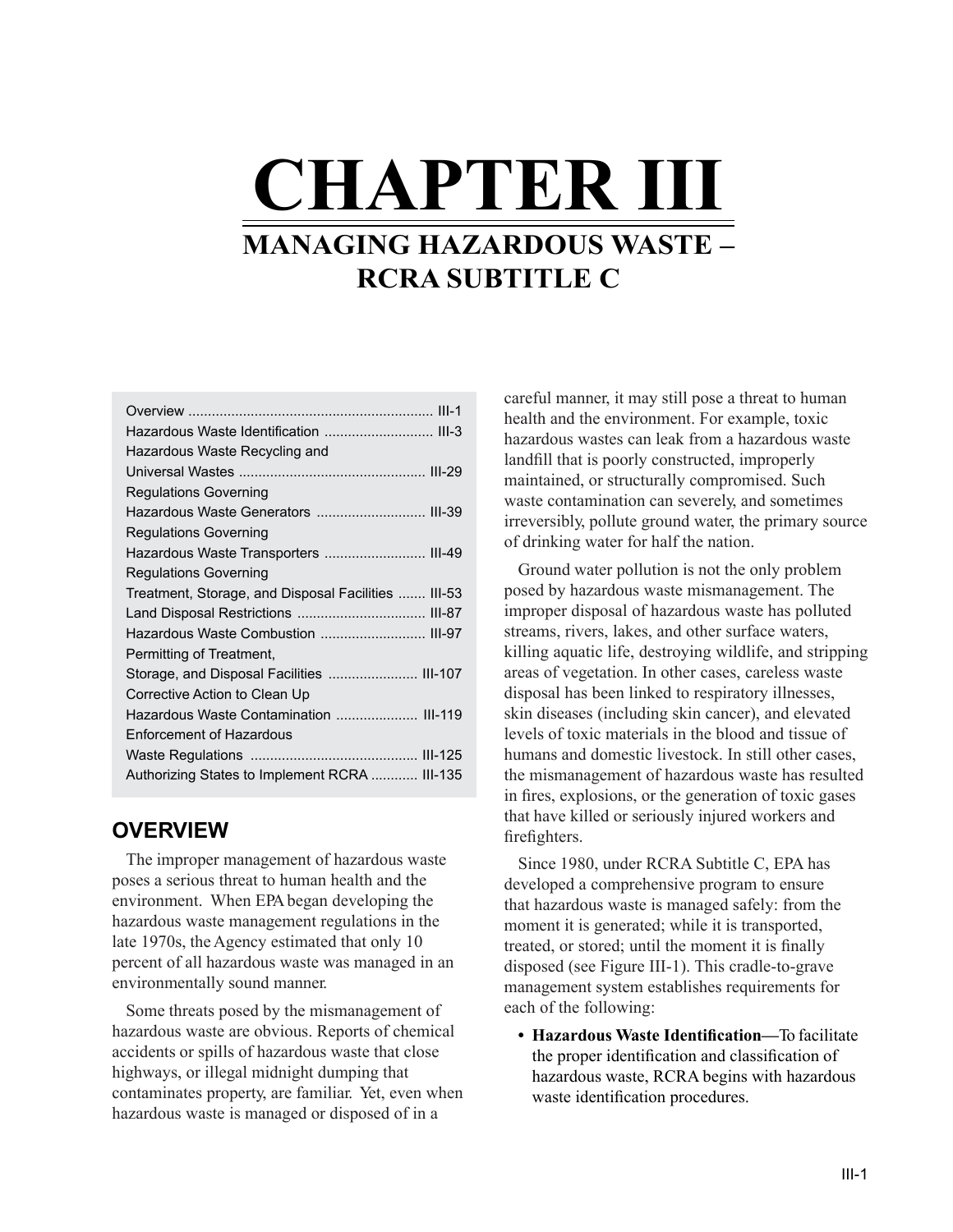- **• Hazardous Waste Recycling and Universal Wastes—**To provide for the safe recycling of hazardous wastes, and facilitate the management of commonly recycled materials, RCRA includes provisions for hazardous waste recycling and universal wastes.
- **• Hazardous Waste Generators—**To ensure proper and safe waste management, the RCRA regulations provide management standards for those facilities that produce hazardous waste based on the amount of hazardous waste generated in a calendar month.
- **• Hazardous Waste Transporters—**To govern the transport of hazardous waste between management facilities, RCRA regulates hazardous waste transporters.
- **• Treatment, Storage, and Disposal Facilities (TSDF)—**To fully protect human health and the environment from hazardous waste treatment, storage, and disposal, the TSDF requirements establish generic facility management standards, specific provisions governing hazardous waste management units, and additional precautions designed to protect soil, ground water, and air resources.
- **• Land Disposal Restrictions—**To reduce the hazards posed by permanently land disposed waste, this program requires effective and expeditious hazardous waste treatment.
- **• Combustion—**To minimize the hazards posed by the burning of hazardous waste, RCRA imposes strict standards on units conducting such combustion.
- **• Permitting—**To ensure that only facilities meeting the TSDF standards are treating, storing, and disposing of hazardous waste, and to provide each TSDF facility with a record of the specific requirements applicable to each part of its operation, RCRA requires owners and operators of these facilities to obtain a permit.
- **• Corrective Action—**Since hazardous waste management may result in spills or releases into the environment, the corrective action program is designed to guide the cleanup of any contaminated air, ground water, or soil resulting from such management.
- **• Enforcement—**To ensure that RCRA- regulated facilities, from generators to TSDFs, comply with these regulations, RCRA provides EPA with the authority to enforce provisions of the Act.
- **• State Authorization—**To empower states and make enforcement more efficient, RCRA also allows EPA to authorize state governments to administer various parts of the RCRA program.

Each of these aspects of the RCRA Subtitle C program is carefully detailed in this chapter.

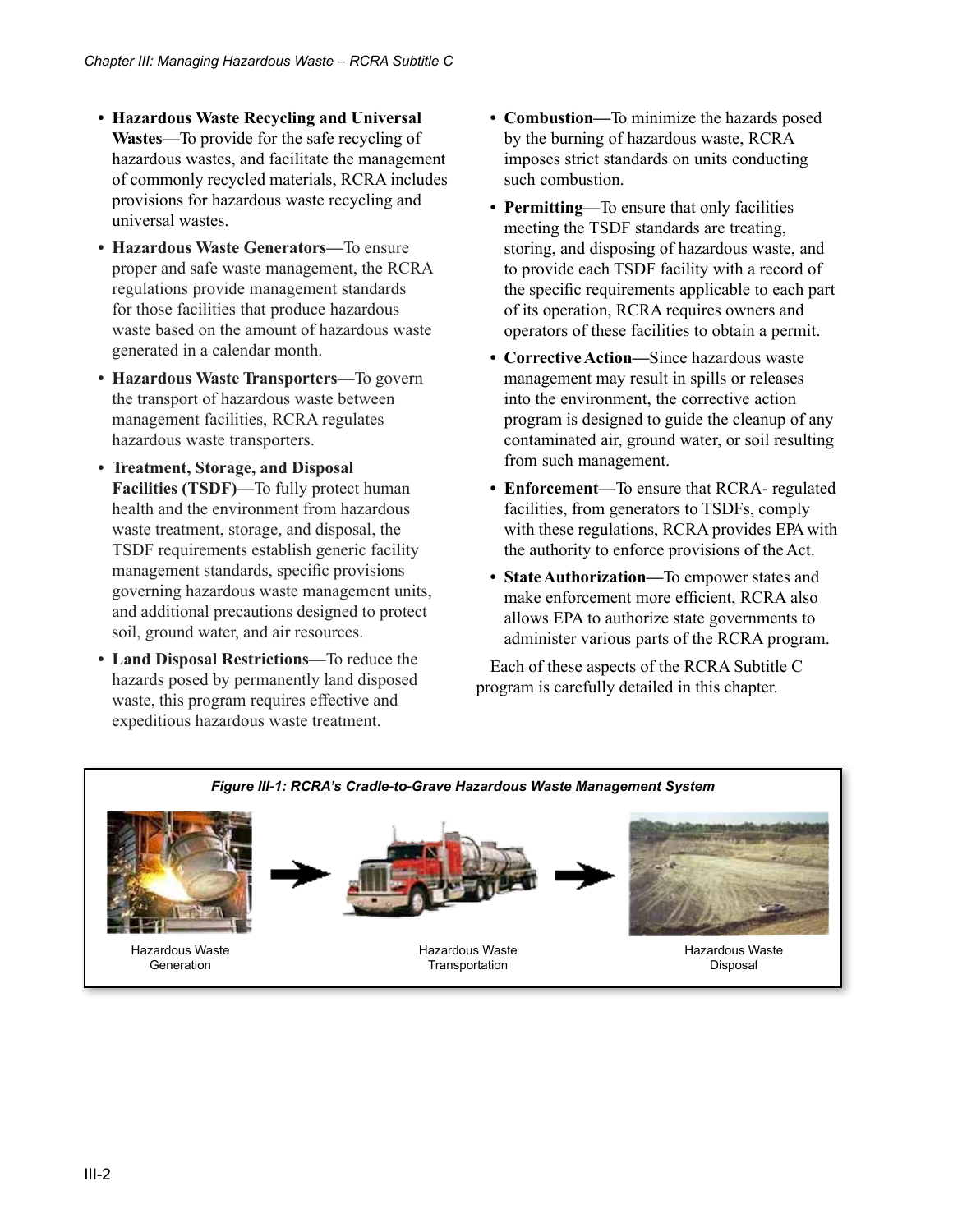# **HAZARDOUS WASTE IDENTIFICATION**

| Hazardous Waste Identification Process  III-4      |  |
|----------------------------------------------------|--|
| Is the Material a Solid Waste?  III-4              |  |
|                                                    |  |
|                                                    |  |
|                                                    |  |
|                                                    |  |
| - Solid Waste Exclusions  III-10                   |  |
| - Hazardous Waste Exclusions  III-13               |  |
| - Raw Material, Product Storage, and               |  |
| Process Unit Waste Exclusions  III-16              |  |
| - Sample and Treatability Study Exclusions  III-16 |  |
| - Dredge Materials Exclusion  III-17               |  |
| Is the Waste a Listed Hazardous Waste?  III-17     |  |
|                                                    |  |
| - Hazardous Waste Listings  III-18                 |  |
| - Waste Listed Solely for Exhibiting the           |  |
| Characteristic of Ignitability, Corrosivity,       |  |
|                                                    |  |
|                                                    |  |
| Is the Waste a Characteristic                      |  |
|                                                    |  |
|                                                    |  |
|                                                    |  |
|                                                    |  |
|                                                    |  |
| Special Regulatory Conventions  III-24             |  |
|                                                    |  |
|                                                    |  |
|                                                    |  |
|                                                    |  |
|                                                    |  |
|                                                    |  |

## **OVERVIEW**

What is a hazardous waste? Simply defined, a **hazardous waste** is a waste with properties that make it dangerous or capable of having a harmful effect on human health or the environment. Unfortunately, in order to develop a regulatory framework capable of ensuring adequate protection, this simple narrative definition is not enough. Determining what is a hazardous waste is paramount, because only those wastes that have specific attributes are subject to Subtitle C regulation.

Making this determination is a complex task that is a central component of the hazardous waste management regulations. Hazardous waste is generated from many sources, ranging from industrial manufacturing process wastes, to batteries, to fluorescent light bulbs. Hazardous waste may come in many forms, including liquids, solids, gases, and sludges. To cover this wide range, EPA has developed a system to identify specific substances known to be hazardous and provide objective criteria for including other materials in this universe. The regulations contain guidelines for determining what exactly is a waste (called a solid waste) and what is excluded from the hazardous waste regulations, even though it otherwise is a solid and hazardous waste. Finally, to promote recycling and the reduction of the amount of waste entering the RCRA system, EPA provides exemptions for certain wastes when they are recycled in certain ways.

This chapter introduces the hazardous waste identification process, describes how to determine if a waste is a solid waste, and provides the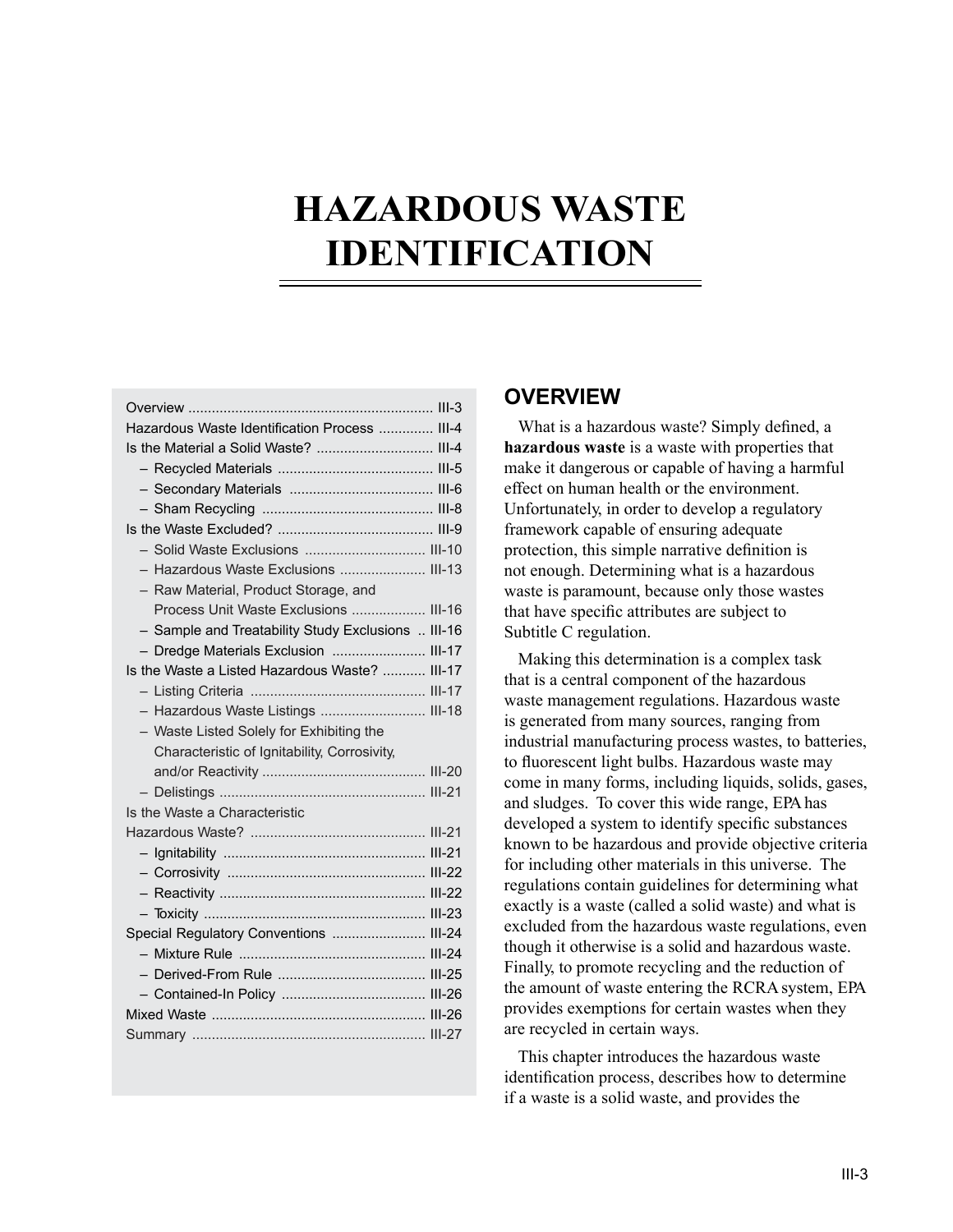regulatory definition for hazardous waste. It also discusses those wastes specifically excluded from Subtitle C regulation and those wastes exempted when recycled.

# **HAZARDOUS WASTE IDENTIFICATION PROCESS**

Proper hazardous waste identification is essential to the success of the RCRA program. This identification process can be a very complex task. Therefore, it is best to approach the issue by asking a series of questions in a step-wise manner (see Figure III-2). If facility owners and operators answer the following questions, they can determine if they are producing a hazardous waste:

- 1.Is the material in question a solid waste?
- 2.Is the material excluded from the definition of solid waste or hazardous waste?
- 3.Is the waste a listed or characteristic hazardous waste?
- 4.Is the waste delisted?

This chapter will examine these key questions.

# **IS THE MATERIAL A SOLID WASTE?**

The Subtitle C program uses the term solid waste to denote something that is a waste. In order for a material to be classified as a hazardous waste, it must first be a solid waste. Therefore, the first step in the hazardous waste identification process is determining if a material is a solid waste.

The statutory definition points out that whether a material is a solid waste is not based on the physical form of the material (i.e., whether or not it is a solid as opposed to a liquid or gas), but rather that the material is a waste. The regulations further define **solid waste** as any material that is discarded by being either abandoned, inherently wastelike, a certain military munition, or recycled (see Figure III-3).

- Abandoned—The term **abandoned** simply means thrown away. A material is abandoned if it is disposed of, burned, or incinerated.
- Inherently Waste-Like—Some materials pose such a threat to human health and the environment that they are always considered

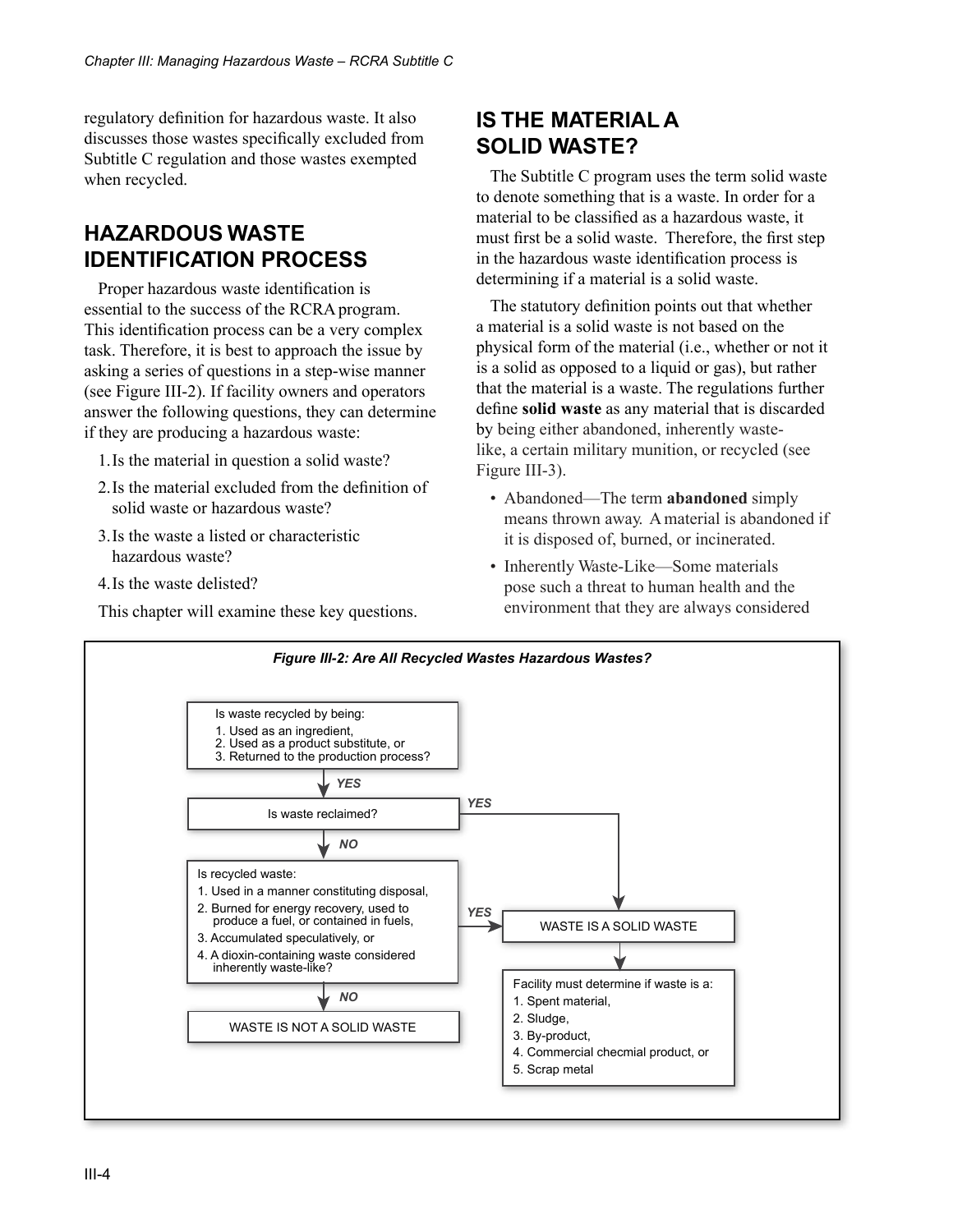**?**

solid wastes; these materials are considered to be **inherently waste-like**. Examples of inherently waste-like materials include certain dioxincontaining wastes.

- Military Munition—**Military munitions** are all ammunition products and components produced for or used by the U.S. Department of Defense (DOD) or U.S. Armed Services for national defense and security. Unused or defective munitions are solid wastes when abandoned (i.e., disposed of, burned, incinerated) or treated prior to disposal; rendered nonrecyclable or nonuseable through deterioration; or declared a waste by an authorized military official. Used (i.e., fired or detonated) munitions may also be solid wastes if collected for storage, recycling, treatment, or disposal.
- Recycled—A material is **recycled** if it is used or reused (e.g., as an ingredient in a process), reclaimed, or used in certain ways (used in a manner constituting disposal, burned for energy recovery, or accumulated speculatively). (Recycled materials are fully discussed in Chapter III, Hazardous Waste Recycling and Universal Wastes.)

A user-friendly reference document containing a collection of written materials about specific issues related to the definition of solid waste can be found at [www.epa.gov/epawaste/hazard/dsw/compendium.htm.](www.epa.gov/epawaste/hazard/dsw/compendium.htm)

## **Recycled Materials**

Materials that are recycled are a special subset of the solid waste universe. When recycled, some materials are not solid wastes and, therefore, not



| Figure III-4: TCLP Regulatory Levels |                              |                         |  |
|--------------------------------------|------------------------------|-------------------------|--|
| <b>Waste Code</b>                    | Contaminant                  | Concentration<br>(mg/L) |  |
| D004                                 | Arsenic                      | 5.0                     |  |
| D005                                 | Barium                       | 100.0                   |  |
| D018                                 | Benzene                      | 0.5                     |  |
| D006                                 | Cadmium                      | 1.0                     |  |
| D019                                 | Carbon tetrachloride         | 0.5                     |  |
| D020                                 | Chlordane                    | 0.03                    |  |
| D021                                 | Chlorobenzene                | 100.0                   |  |
| D022                                 | Chloroform                   | 6.0                     |  |
| D007                                 | Chromium                     | 5.0                     |  |
| D023                                 | o-Cresol*                    | 200.0                   |  |
| D024                                 | $m$ -Cresol*                 | 200.0                   |  |
| D <sub>025</sub>                     | p-Cresol*                    | 200.0                   |  |
| D026                                 | Total Cresol*                | 200.0                   |  |
| D016                                 | $2,4-D$                      | 10.0                    |  |
| D027                                 | 1,4-Dichlorobenzene          | 7.5                     |  |
| D028                                 | 1,2-Dichloroethane           | 0.5                     |  |
| D029                                 | 1,1-Dichloroethylene         | 0.7                     |  |
| D030                                 | 2,4-Dichlorotoluene          | 0.13                    |  |
| D012                                 | Endrin                       | 0.02                    |  |
| D031                                 | Heptachlor (and its epoxide) | 0.008                   |  |
| D032                                 | Hexachlorobenzene            | 0.13                    |  |
| D033                                 | Hexachlorobutadiene          | 0.5                     |  |
| D034                                 | Hexachloromethane            | 3.0                     |  |
| D008                                 | Lead                         | 5.0                     |  |
| D013                                 | Lindane                      | 0.4                     |  |
| D <sub>009</sub>                     | Mercury                      | 0.2                     |  |
| D014                                 | Methoxychlor                 | 10.0                    |  |
| D035                                 | Methylethylketone            | 200.0                   |  |
| D036                                 | Nitrobenzene                 | 2.0                     |  |
| D037                                 | Pentachlorophenol            | 100.0                   |  |
| D038                                 | Pyridine                     | 5.0                     |  |
| D010                                 | Selenium                     | 1.0                     |  |
| D011                                 | Silver                       | 5.0                     |  |
| D039                                 | Tetrachloroethylene          | 0.7                     |  |
| D015                                 | Toxaphene                    | 0.5                     |  |
| D040                                 | Trichloroethylene            | 0.5                     |  |
| D041                                 | 2,4,5-Trichlorophenol        | 400.0                   |  |
| D042                                 | 2,4,6-Trichlorophenol        | 2.0                     |  |
| D <sub>017</sub>                     | 2,4,5-TP (Silver)            | 1.0                     |  |
| D043                                 | Vinyl chloride               | 0.2                     |  |

\* If 0-, m-, and p-cresols cannot be individually measured, the regulatory level for total cresols is used.

hazardous wastes, while others are solid and hazardous waste, but are subject to less-stringent regulatory controls. The level of regulation that applies to recycled materials depends on the material and the type of recycling (see Figure III-4). Because some types of recycling pose threats to human health and the environment, RCRA does not exempt all recycled materials from the definition of solid waste. As a result, the manner in which a material is recycled will determine whether or not the material is a solid waste and, therefore, potentially regulated as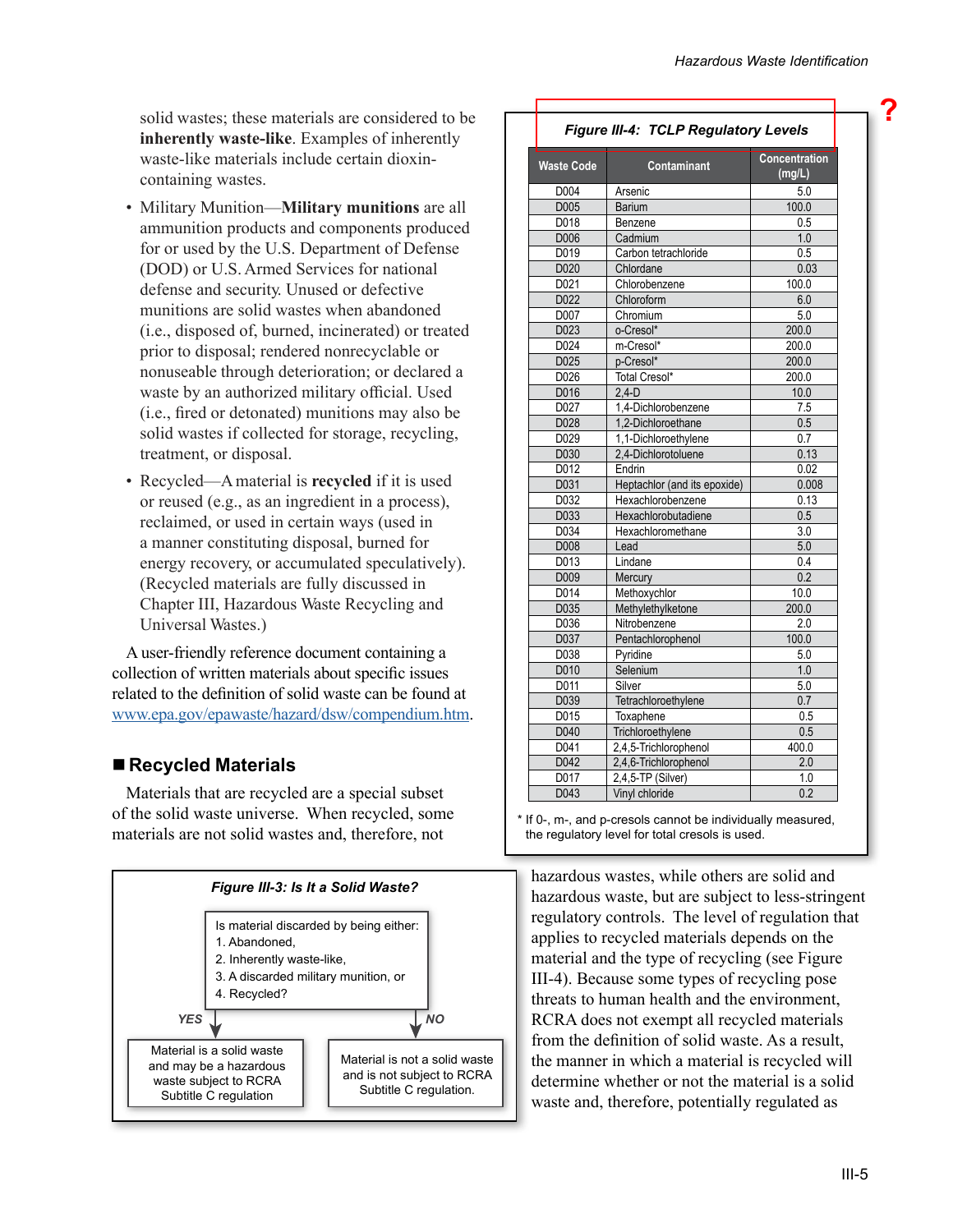a hazardous waste. In order to encourage waste recycling, RCRA exempts three types of wastes from the definition of solid waste:

- Waste Used as an Ingredient—If a material is directly used as an ingredient in a production process without first being reclaimed, then that material is not a solid waste.
- Waste Used as a Product Substitute—If a material is directly used as an effective substitute for a commercial product (without first being reclaimed), it is exempt from the definition of solid waste.
- Wastes Returned to the Production Process— When a material is returned directly to the production process (without first being reclaimed) for use as a feedstock or raw material, it is not a solid waste.

Conversely, materials are solid wastes, and are not exempt, if they are recycled in certain ways. If these materials are used in a manner constituting disposal; burned for energy recovery, used to produce a fuel, or contained in fuels; accumulated speculatively; or are dioxin-containing wastes considered inherently waste-like; then they are defined as solid wastes.

- Used in a Manner Constituting Disposal—**Use constituting disposal** is the direct placement of wastes or products containing wastes (e.g., asphalt with petroleum-refining wastes as an ingredient) on the land.
- Burned for Energy Recovery, Used to Produce a Fuel, or Contained in Fuels—Burning hazardous waste for fuel (e.g., **burning for energy recovery**) and using wastes to produce fuels are regulated activities. Conversely, commercial products intended to be burned as fuels are not considered solid wastes. For example, offspecification jet fuel (e.g., a fuel with minor chemical impurities) is not a solid waste when it is burned for energy recovery because it is itself a fuel.
- Accumulated Speculatively—In order to encourage recycling of wastes as well as ensure that materials are actually recycled, and not simply stored to avoid regulation, EPA established a provision to encourage facilities to recycle sufficient amounts in a timely manner. This provision designates as solid wastes those

materials that are **accumulated speculatively**. A material is accumulated speculatively (e.g., stored in lieu of expeditious recycling) if it has no viable market or if the person accumulating the material cannot demonstrate that at least 75 percent of the material is recycled in a calendar year, commencing on January 1 (see Figure III-5).

• Dioxin-Containing Wastes Considered Inherently Waste-Like—Dioxin-containing wastes are considered inherently waste-like because they pose significant threats to human health and the environment if released or mismanaged. As a result, RCRA does not exempt such wastes from the definition of solid waste even if they are recycled through direct use or reuse without prior reclamation. This is to ensure that such wastes are subject to the most protective regulatory controls.

# ■ Secondary Materials

Not all materials can be directly used or reused without reclamation. A material is **reclaimed** if it is processed to recover a usable product (e.g., smelting a waste to recover valuable metal constituents), or if it is regenerated through processing to remove contaminants in a way that restores them to their usable condition (e.g., distilling dirty spent solvents to produce clean solvents). If **secondary materials**  are reclaimed before use, their regulatory status depends on the type of material. For this solid waste determination process, EPA groups all materials into five categories. These secondary materials consist of spent materials, sludges, by-products, commercial chemical products (CCPs), and scrap metal.

## **Spent Materials**

**Spent materials** are materials that have been used and can no longer serve the purpose for which they were produced without processing. For example, a solvent used to degrease metal parts will eventually become contaminated such that it cannot be used as a solvent until it is regenerated. If a spent material must be reclaimed, it is a solid waste and is subject to hazardous waste regulation. Spent materials are also regulated as solid wastes when used in a manner constituting disposal; burned for energy recovery,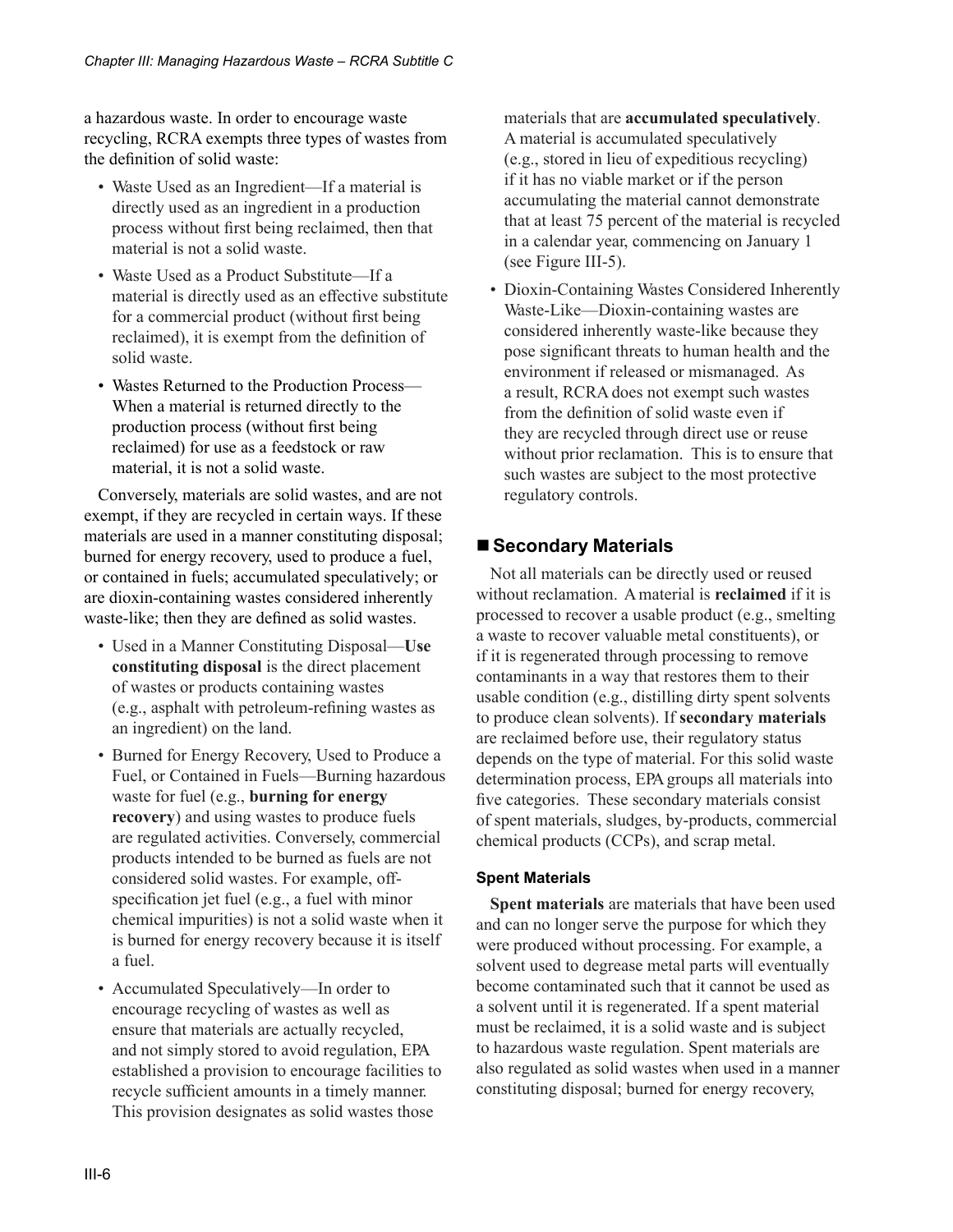

is technically exempt from the definition of solid waste because it is being recycled through direct reuse without prior reclamation. However, by the end of the calendar year (December 31, 2001), less than 75 percent (i.e., less than 150 lbs.) of the material has been reclaimed or sent off site for reclamation. Therefore, the material has been speculatively accumulated and is no longer exempt from the definition of solid waste. The material may then be regulated as a hazardous waste.

used to produce a fuel, or contained in fuels; or accumulated speculatively (see Figure III-6).

#### **Sludges**

**Sludges** are any solid, semisolid, or liquid wastes generated from a wastewater treatment plant, water supply treatment plant, or air pollution control device (e.g., filters or baghouse dust). Sludges from specific industrial processes or sources (known as

listed sludges) are solid wastes when reclaimed; used in a manner constituting disposal; burned for energy recovery, used to produce a fuel, or contained in fuels; or accumulated speculatively. On the other hand, characteristic sludges (which are sludges that exhibit certain physical or chemical properties) are not solid wastes when reclaimed, unless they are used in a manner constituting disposal; burned for energy recovery, used to produce a fuel, or

|                                               | <b>Reclaimed</b> | Used in a Manner<br>Constituting<br><b>Disposal</b> | <b>Burned for Energy Recovery,</b><br>Used to Produce a Fuel, or<br><b>Contained in Fuels</b> | Accumulated<br><b>Speculatively</b> |
|-----------------------------------------------|------------------|-----------------------------------------------------|-----------------------------------------------------------------------------------------------|-------------------------------------|
| <b>Spent Materials</b>                        |                  |                                                     |                                                                                               |                                     |
| <b>Listed Sludges</b>                         | ☞                | Z                                                   | ご                                                                                             | z                                   |
| <b>Characteristic Sludges</b>                 |                  | ↩                                                   |                                                                                               |                                     |
| <b>Listed By-Products</b>                     | ☞                | U                                                   |                                                                                               |                                     |
| <b>Characteristic By-Products</b>             |                  | ᢦ                                                   |                                                                                               |                                     |
| <b>Commercial Chemical</b><br><b>Products</b> |                  | $\blacktriangleright$                               |                                                                                               |                                     |
| <b>Scrap-Metal</b>                            |                  |                                                     |                                                                                               |                                     |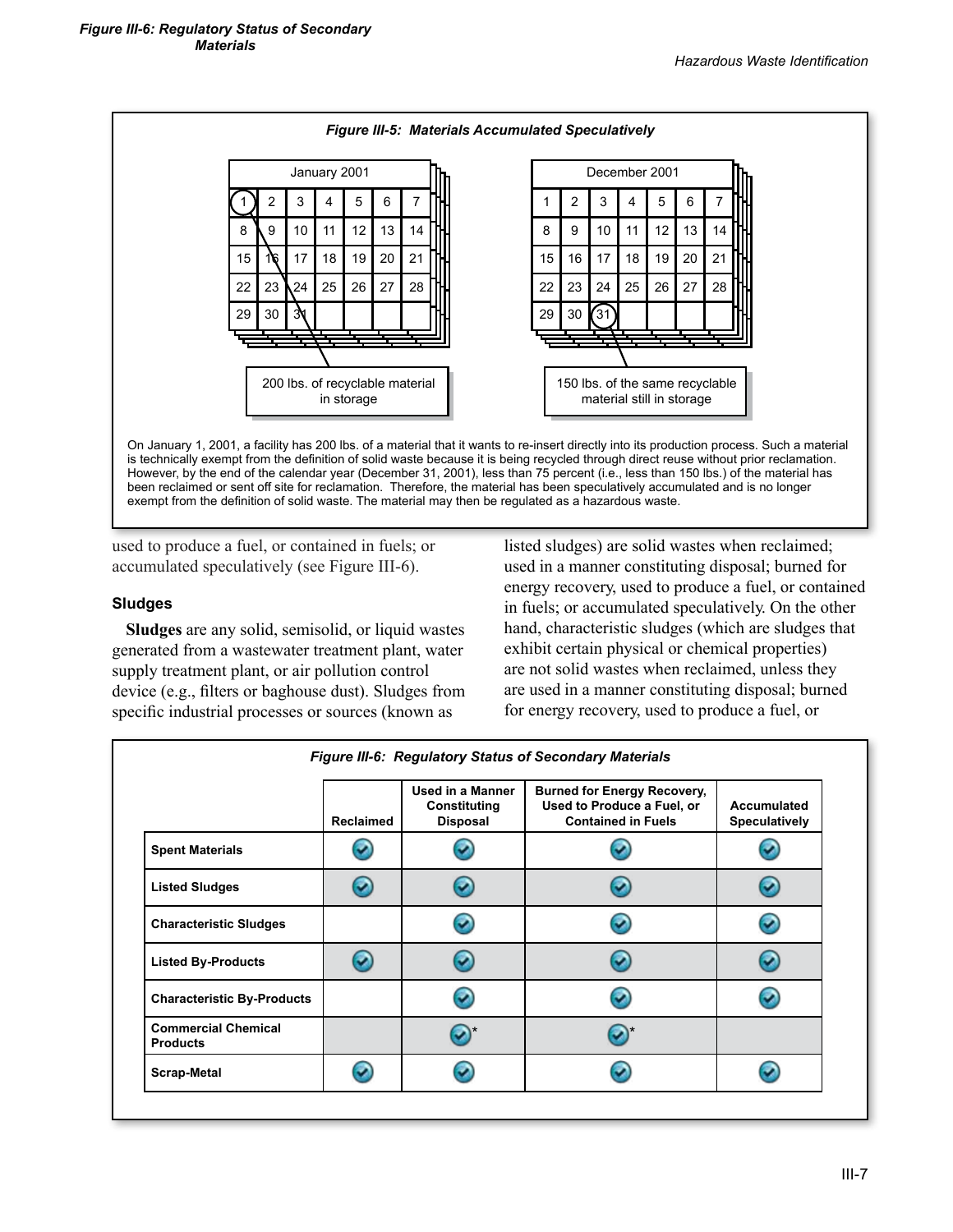contained in fuels; or accumulated speculatively (see Figure III-6). (Listings and characteristics are fully discussed later in this chapter.)

## **By-Products**

**By-products** are materials that are not one of the intended products of a production process. An example is the sediment remaining at the bottom of a distillation column. By-product is a catch-all term and includes most wastes that are not spent materials or sludges. Listed by-products are solid wastes when reclaimed; used in a manner constituting disposal; burned for energy recovery, used to produce a fuel, or contained in fuels; or accumulated speculatively. On the other hand, characteristic by- products are not solid wastes when reclaimed, unless they are used in a manner constituting disposal; burned for energy recovery, used to produce a fuel, or contained in fuels; or accumulated speculatively (see Figure III-6).

#### **Commercial Chemical Products**

**Commercial chemical products (CCPS)**  are unused or off-specification chemicals (e.g., chemicals that have exceeded their shelf life), spill or container residues, and other unused manufactured products that are not typically considered chemicals. CCPs are not solid wastes when reclaimed, unless they are used in a manner constituting disposal; or burned for energy recovery, used to produce a fuel, or contained in fuels (see Figure III-6).

#### **Scrap Metal**

**Scrap metal** is worn or extra bits and pieces of metal parts, such as scrap piping and wire, or worn metal items, such as scrap automobile parts and radiators. If scrap metal is reclaimed, it is a solid waste and is subject to hazardous waste regulation (see also Chapter III, Hazardous Waste Recycling and Universal Wastes). Scrap metal is also regulated as a solid waste when used in a manner constituting disposal; burned for energy recovery, used to produce a fuel, or contained in fuels; or accumulated speculatively. This does not apply to processed scrap metal, which is excluded from hazardous waste generation entirely (as discussed later in this chapter).

## ■ Sham Recycling

For all recycling activities, the above rules are based on the premise that legitimate reclamation or reuse is taking place. EPA rewards facilities recycling some wastes by exempting them from regulation, or by subjecting them to lesser regulation. Some facilities, however, may claim that they are recycling a material in order to avoid being subject to RCRA regulation, when in fact the activity is not legitimate recycling. EPA has established guidelines for what constitutes legitimate recycling and has described activities it considers to be illegitimate or **sham recycling**. Considerations in making this determination include whether the secondary material is effective for the claimed use, if the secondary material is used in excess of the amount necessary, and whether or not the facility has maintained records of the recycling transactions.

#### **SHAM RECYCLING**

Sham recycling may include situations when a secondary material is:

- Ineffective or only marginally effective for the claimed use (e.g., using certain heavy metal sludges in concrete when such sludges do not contribute any significant element to the concrete's properties)
- Used in excess of the amount necessary (e.g., using materials containing chlorine as an ingredient in a process requiring chlorine, but in excess of the required chlorine levels)
- Handled in a manner inconsistent with its use as a raw material or commercial product substitute (e.g., storing materials in a leaking surface impoundment as compared to a tank in good condition that is intended for storing raw materials).

# **IS THE WASTE EXCLUDED?**

Not all RCRA solid wastes qualify as hazardous wastes. Other factors must be considered before deciding whether a solid waste should be regulated as a hazardous waste. Regulation of certain wastes may be impractical or otherwise undesirable, regardless of the hazards that the waste might pose.

For instance, household waste can contain dangerous chemicals, such as solvents and pesticides, but subjecting households to the strict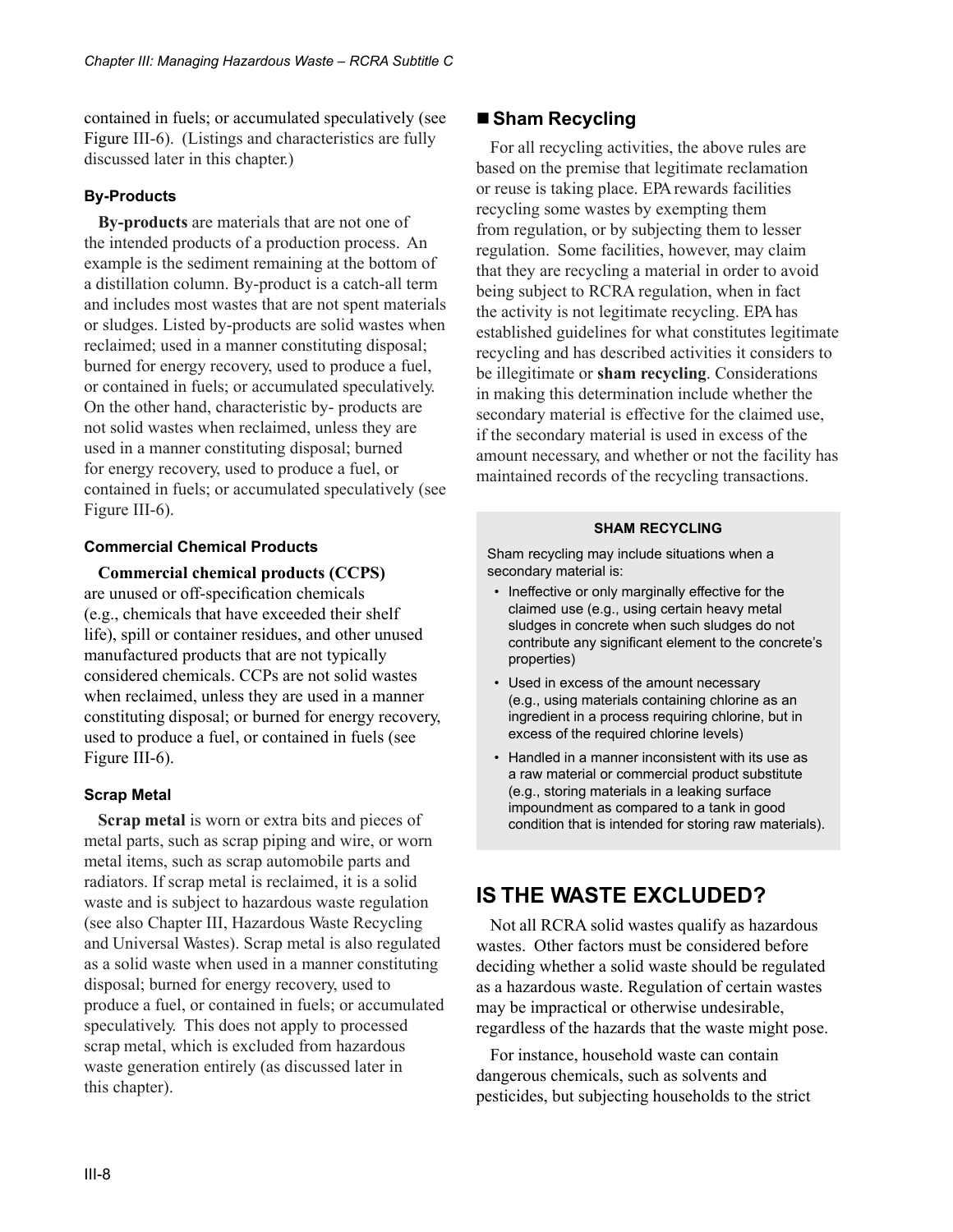RCRA waste management regulations would create a number of practical problems. As a result, Congress and EPA exempted or excluded certain wastes, such as household wastes, from the hazardous waste definition and regulations. Determining whether or not a waste is excluded or exempted from hazardous waste regulation is the second step in the RCRA hazardous waste identification process. There are five categories of exclusions:

- Exclusions from the definition of solid waste
- Exclusions from the definition of hazardous waste
- Exclusions for waste generated in raw material, product storage, or manufacturing units
- Exclusions for laboratory samples and waste treatability studies
- Exclusions for dredged material regulated under the Marine Protection Research and Sanctuaries Act or the Clean Water Act.

If the waste fits one of these categories, it is not regulated as a RCRA hazardous waste, and the hazardous waste requirements do not apply.

A user-friendly reference document containing a collection of written materials about specific issues related to exclusions from the definition of hazardous waste can be found at [www.epa.gov/](www.epa.gov/epawaste/hazard/wastetypes/wasteid/pdfs/rcra2614b-ref.pdf) [epawaste/hazard/wastetypes/wasteid/pdfs/](www.epa.gov/epawaste/hazard/wastetypes/wasteid/pdfs/rcra2614b-ref.pdf) [rcra2614b-ref.pdf.](www.epa.gov/epawaste/hazard/wastetypes/wasteid/pdfs/rcra2614b-ref.pdf)

## ■ Solid Waste Exclusions

A material cannot be a hazardous waste if it does not meet the definition of a solid waste. Thus, wastes that are excluded from the definition of solid waste are not subject to RCRA Subtitle C hazardous waste regulation. The exclusions from the definition of solid waste are as follows.

#### **Domestic Sewage and Mixtures of Domestic Sewage**

Domestic sewage, or sanitary waste, comes from households, office buildings, factories, and any other place where people live and work. These wastes are carried by sewer to a municipal wastewater treatment plant (called a **publicly owned treatment works** (POTW)). The treatment of these wastes is regulated under the Clean Water

Act (CWA). Mixtures of sanitary wastes and other wastes (including hazardous industrial wastes) that pass through a sewer system to a POTW are also excluded from Subtitle C regulation once they enter the sewer. In certain circumstances, this exclusion may be applied to domestic sewage and mixtures of domestic sewage that pass through a federally owned treatment works (FOTW).



#### **Industrial Wastewater Discharges (Point Source Discharges)**

Another exclusion from RCRA designed to avoid overlap with CWA regulations applies to **point source discharges**. Point source discharges are discharges of pollutants (e.g., from a pipe, sewer, or pond) directly into a lake, river, stream, or other water body. CWA regulates such discharges under the National Pollutant Discharge Elimination System (NPDES) permitting program. Under this exclusion from the definition of solid waste, wastewaters that are subject to CWA regulations are exempt from Subtitle C regulation at the point of discharge. Any hazardous waste generation, treatment, or storage prior to the discharge is subject to RCRA regulation.

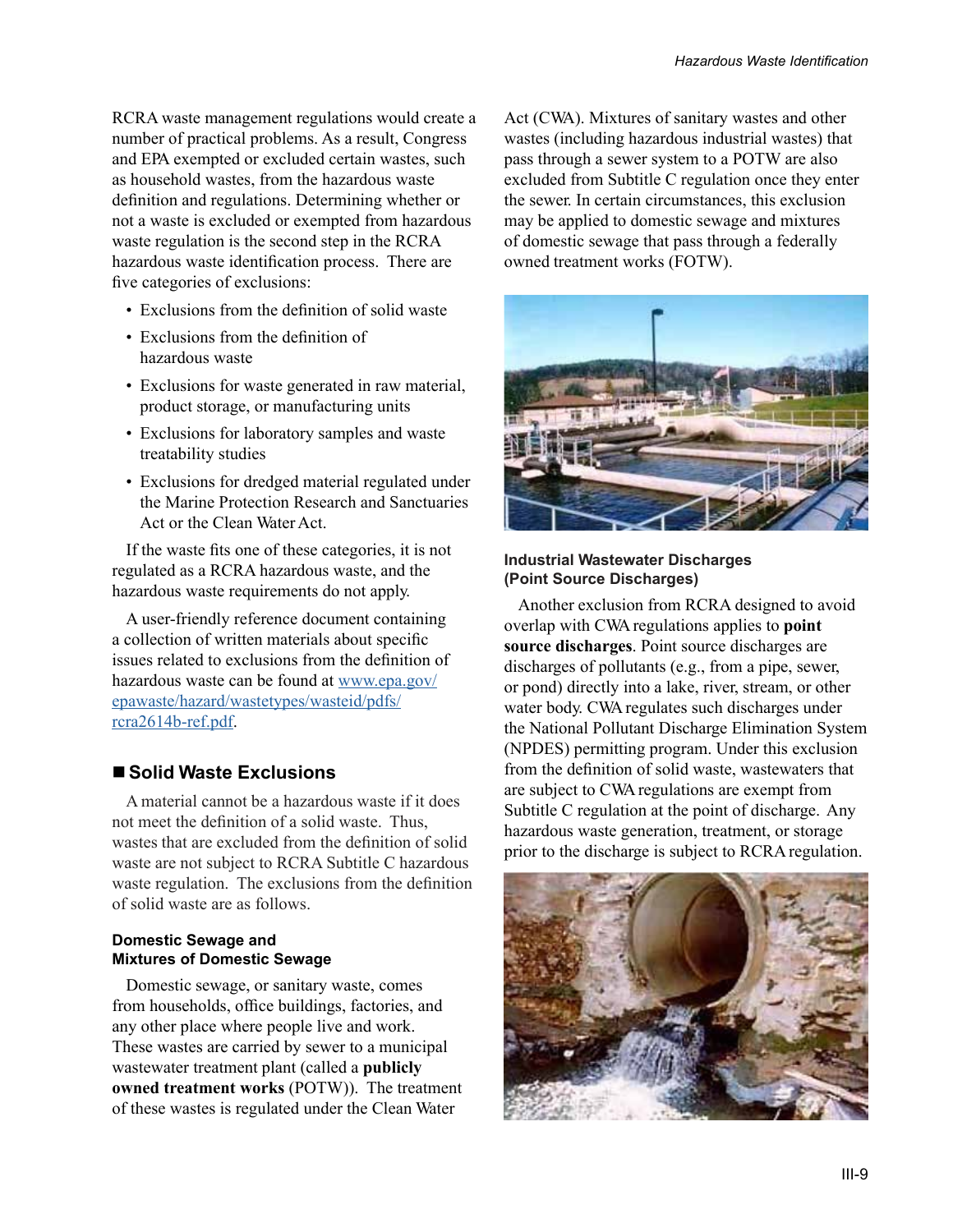Many industrial facilities that treat wastewater on site utilize this point source discharge exclusion.

#### **Irrigation Return Flows**

When farmers irrigate agricultural land, water not absorbed into the ground can flow into reservoirs for reuse. This return flow often picks up pesticide or fertilizer constituents, potentially rendering it hazardous. Because this water may be reused on the fields, it is excluded from the definition of solid waste.

#### **Radioactive Waste**

Radioactive waste is regulated by either the Nuclear Regulatory Commission or the U.S. Department of Energy (DOE) under the Atomic Energy Act (AEA). To avoid duplicative regulation under RCRA and AEA, RCRA excludes certain radioactive materials from the definition of solid waste. However, RCRA excludes only the radioactive components of the waste. If a radioactive waste is mixed with a hazardous waste, the resultant mixture is regulated by both AEA and RCRA as a **mixed waste**. Similarly, if a facility generates a hazardous waste that is also radioactive, the material is a mixed waste and is subject to regulation under both RCRA and AEA (the regulatory status of mixed waste is fully discussed later in this chapter).

## **In-Situ Mining Waste**

In-situ (in-place) mining of certain minerals may involve the application of solvent solutions directly to a mineral deposit in the ground. The solvent passes through the ground, collecting the mineral as it moves. The mineral and solvent mixtures are then collected in underground wells where the solution is removed. Such solvent-contaminated earth, or any nonrecovered solvent, is excluded from the definition of solid waste when left in place.

## **Pulping Liquors**

Pulping liquor, also called black liquor, is a corrosive material used to dissolve wood chips for manufacturing of paper and other materials. To promote waste minimization and recycling, EPA excluded pulping liquors from the definition of solid waste if they are reclaimed in a recovery furnace and then reused in the pulping process. If the liquors are recycled in another way, or are accumulated speculatively, they are not excluded.

#### **Spent Sulfuric Acid**

Spent sulfuric acid may be recycled to produce virgin sulfuric acid. To promote waste reduction and recycling, such recycled spent sulfuric acid is excluded from the definition of solid waste, unless the facility accumulates the material speculatively.

#### **Closed-Loop Recycling**

To further promote waste reduction and recycling, spent materials that are reclaimed and returned to the original process in an enclosed system of pipes and tanks are excluded from the definition of solid waste, provided that:

- Only tank storage is involved, and the entire process, through reclamation, is closed to the air (i.e., enclosed)
- Reclamation does not involve controlled flame combustion, such as that which occurs in boilers, industrial furnaces, or incinerators
- Waste materials are never accumulated in tanks for more than 12 months without being reclaimed
- Reclaimed materials are not used to produce a fuel, or used to produce products that are used in a manner constituting disposal.

An example of such a closed-loop system might include a closed solvent recovery system in which the dirty solvents are piped from the degreasing unit to a solvent still where the solvent is cleaned, and then piped back to the degreasing unit.

#### **Spent Wood Preservatives**

Many wood preserving plants recycle their wastewaters and spent wood preserving solutions. These materials are collected on drip pads and sumps, and are in many cases returned directly to the beginning of the wood preserving process where they are reused in the same manner. While the process resembles a closed-loop recycling process, the closed-loop recycling exclusion does not apply because drip pads are open to the air. Consistent with their objective to encourage recycling hazardous waste, EPA developed a specific exclusion for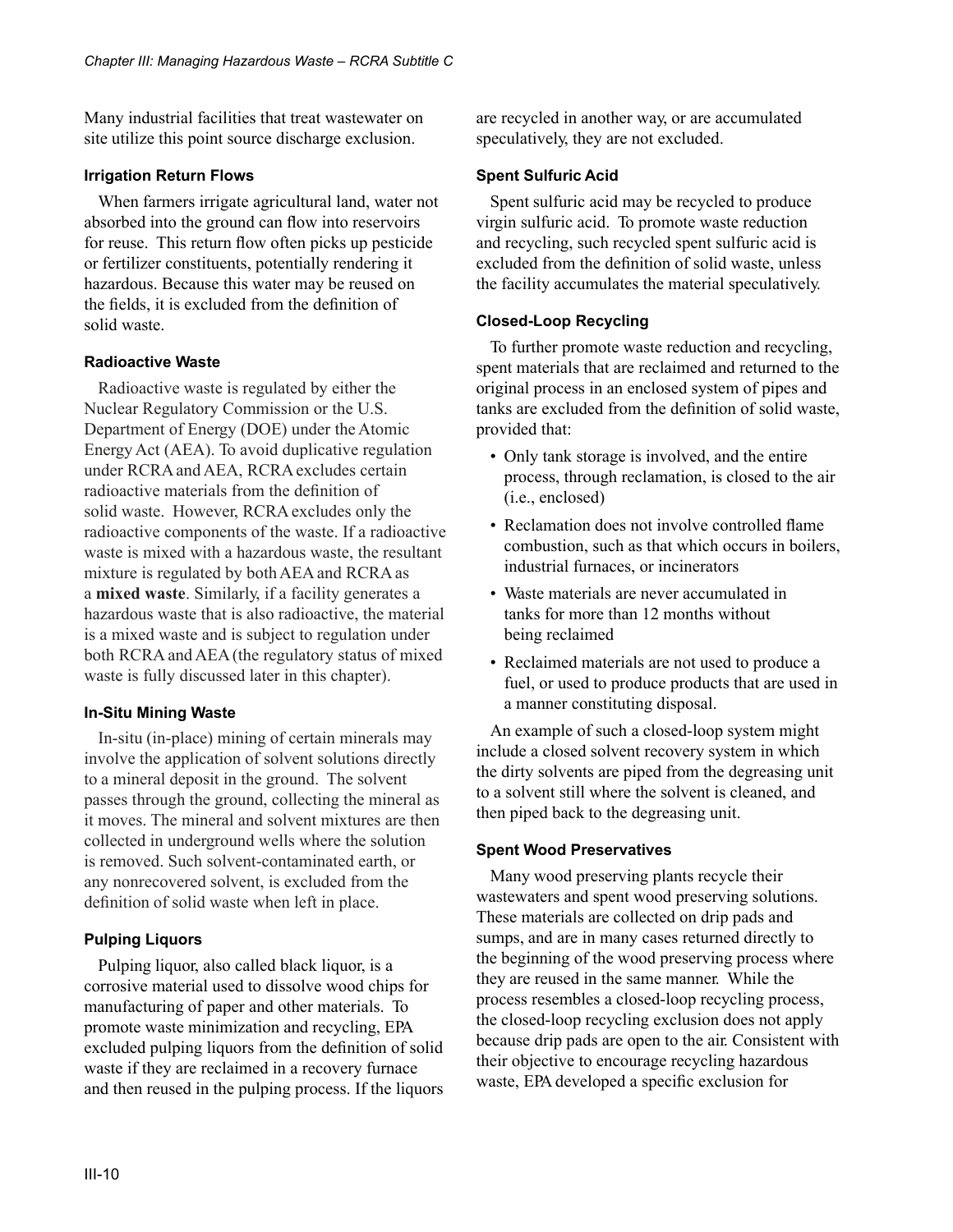spent wood preserving solutions and wastewaters containing spent preservatives, provided that the materials have been reclaimed and are reused for their original purpose. In addition, wood preserving solutions and wastewaters are excluded from the definition of solid waste prior to reclamation. To use this exclusion, a facility is required to reuse the materials for their intended purpose and manage them in a way that prevents releases to the environment.

#### **Coke By-Product Wastes**

Coke, used in the production of iron, is made by heating coal in high temperature ovens. Throughout the production process many by-products are created. The refinement of these coke byproducts generates several listed and characteristic wastestreams. However, to promote recycling of these wastes, EPA provided an exclusion from the definition of solid waste for certain coke by-product wastes that are recycled into new products.

#### **Splash Condenser Dross Residue**

The treatment of steel production pollution control sludge generates a zinc-laden residue, called a dross. This material, generated from a splash condenser in a high temperature metal recovery process, is known as a splash condenser dross residue. Because this material contains 50 to 60 percent zinc, it is often reclaimed, reused, or processed as a valuable recyclable material. Since facilities commonly handle this material as a valuable commodity by managing it in a way that is protective of human health and the environment, EPA excluded this residue from the definition of solid waste.

#### **Hazardous Oil-Bearing Secondary Materials and Recovered Oil from Petroleum Refining Operations**

Petroleum refining facilities sometimes recover oil from oily wastewaters and reuse this oil in the refining process. In order to encourage waste minimization and recycling, EPA excluded such recovered oil from the definition of solid waste when it is returned to the refinery. Oil-bearing hazardous wastes which are recycled back into the petroleum refining process are also excluded.



#### **Condensates from Kraft Mill Steam Strippers**

The kraft process, the most commonly used pulping process today, utilizes various chemicals to break down wood into pulp. This process generates overhead gases that are condensed and often

recycled as fuel. To encourage the recycling of these condensates, EPAexcluded them from the definition of solid waste provided the condensate is combusted at the mill that generated it.

#### **Comparable Fuels**

In order to promote the recycling of materials with high fuel values, certain materials that are burned as fuels are excluded from the definition of solid waste, provided that they meet certain specifications (i.e., are of a certain degree of purity). This is to ensure that the material does not exceed certain levels of toxic constituents and physical properties that might impede burning or are harmful to human health and the environment. Materials that meet this specification are considered comparable to pure or virgin fuels.

#### **Processed Scrap Metal**

Scrap metal includes, but is not limited to, pipes, containers, equipment, wire, and other metal items that are no longer of use. To facilitate recycling, scrap metal that has been processed to make it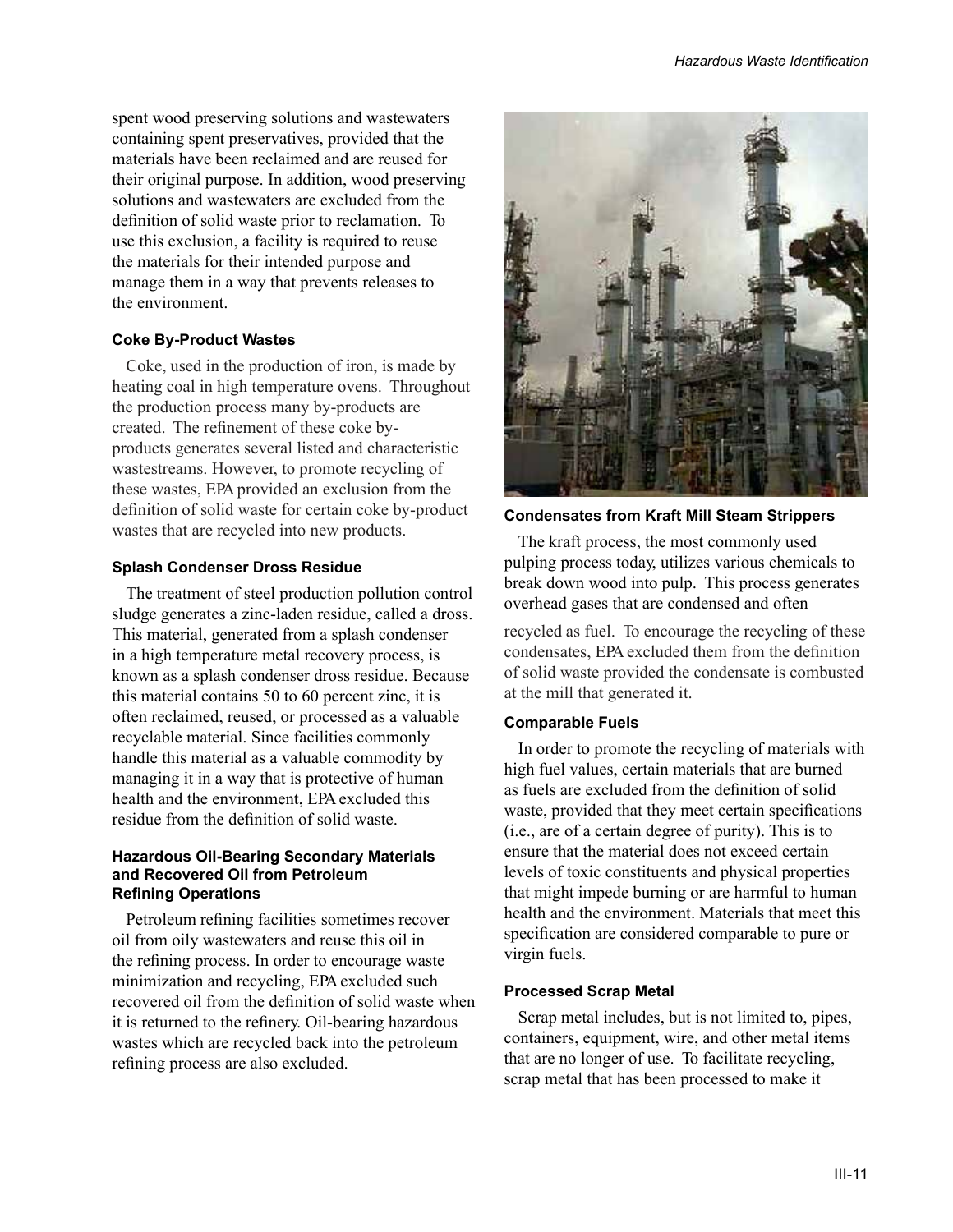easier to handle or transport and is sent for metals recovery is excluded from the definition of solid waste. Unprocessed scrap metal is still eligible for an exemption from hazardous waste regulation when recycled (as discussed in Chapter III, Hazardous Waste Recycling and Universal Wastes).

#### **Shredded Circuit Boards**

Circuit boards are metal boards that hold computer chips, thermostats, batteries, and other electronic components. Circuit boards can be found in computers, televisions, radios, and other electronic equipment. When this equipment is thrown away, these boards can be removed and recycled. Whole circuit boards meet the definition of scrap metal and are, therefore, exempt from hazardous waste regulation when recycled (as discussed in Chapter III, Hazardous Waste Recycling and Universal Wastes).

On the other hand, some recycling processes involve shredding the board. Such shredded boards do not meet the exclusion for recycled scrap metal. In order to facilitate the recycling of such materials, EPA excluded recycled shredded circuit boards from the definition of solid waste, provided that they are stored in containers sufficient to prevent release to the environment and are free of potentially dangerous components, such as mercury switches, mercury relays, nickel-cadmium batteries, and lithium batteries.

## **Mineral Processing Spent Materials**

Mineral processing generates spent materials that may exhibit hazardous waste characteristics. Common industry practice is to recycle these mineral processing wastes back into the processing operations to recover mineral values. EPA created a conditional exclusion from the definition of solid waste for these spent materials when recycled in the mineral processing industry, provided the materials are stored in certain types of units and are not accumulated speculatively.

#### **Petrochemical Recovered Oil**

Organic chemical manufacturing facilities sometimes recover oil from their organic chemical industry operations. EPA excluded petrochemical recovered oil from the definition of solid waste when the facility inserts the material into the petroleum refining process of an associated or adjacent petroleum refinery. Only petrochemical recovered oil that is hazardous because it exhibits the characteristic of ignitability or exhibits the toxicity characteristic for benzene (or both) is eligible for the exclusion.

#### **Spent Caustic Solutions from Petroleum Refining**

Petroleum refineries use caustics to remove acidic compounds like mercaptans from liquid petroleum streams to reduce product odor and corrosivity as well as to meet product sulfur specifications. Spent liquid treating caustics from petroleum refineries are excluded from the definition of solid waste if they are used as a feedstock in the manufacture of napthenic and cresylic acid products. EPA believes that spent caustic, when used in this manner, is a valuable commercial feedstock in the production of these particular products and is, therefore, not a solid waste.

#### **Zinc Fertilizers Made from Recycled Hazardous Secondary Materials**

EPA promulgated a conditional exclusion from the definition of solid waste for hazardous secondary materials that are recycled to make zinc fertilizers or zinc fertilizer ingredients. Zinc, an important micronutrient for plants and animals, can be removed from zinc-rich manufacturing residue and used to produce zinc micronutrient fertilizer. A second conditional exclusion applies to the zinc fertilizer products made from these secondary materials.

## **Cathode Ray Tubes Being Recycled**

EPA provides a conditional exclusion from the definition of solid waste for cathode ray tubes (CRTs) and CRT glass destined for recycling. EPA promulgated reduced standards to increase the collection and recycling of CRTs, and to reduce the amount of lead in landfills by allowing lead to be reused to make new CRT glass or sent to a lead smelter. Under this exclusion, used, unbroken CRTs are not regulated as solid waste unless they are stored for more than one year. EPA set simplified standards for unbroken CRTs because the risk of lead releases from them is very low. Used, broken CRTs are also not regulated as solid waste as long as the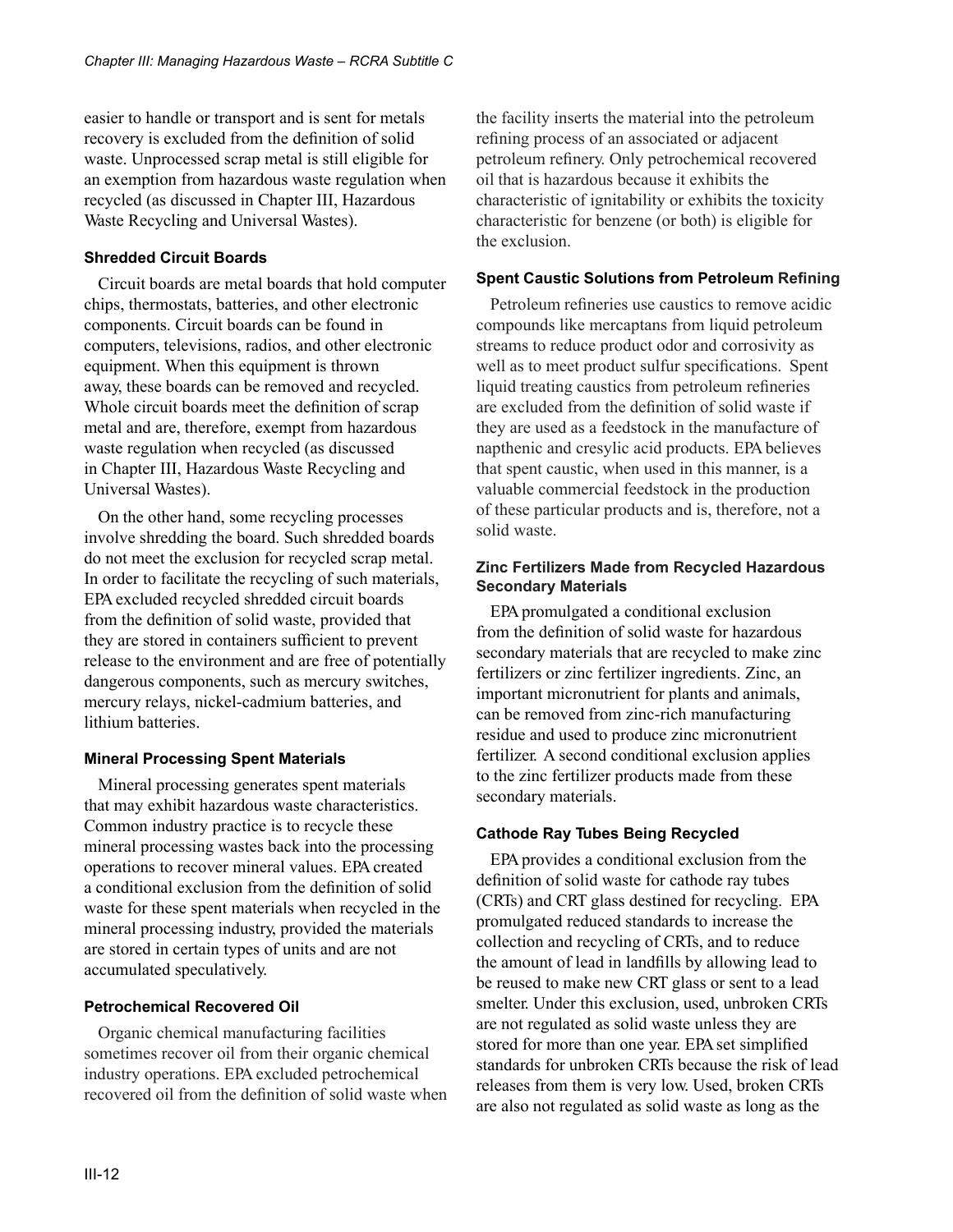conditions of the exclusion are met, which includes management and labeling standards. Glass removed from CRTs remains unregulated when destined for recycling at a CRT glass manufacturer or a lead smelter when the conditions of the exclusion are met. In addition, individuals that export used CRTs for recycling are subject to notification requirements and must receive written consent from the receiving country through EPA before shipments can be made. These exporters must also file annual reports with EPA as well. Exporters sending used CRTs for reuse abroad must also comply with certain notification requirements, but do not have to receive consent from the foreign country.

#### **Reusable Solvent-Contaminated Wipes**

EPA excludes solvent-contaminated wipes that are sent for cleaning (e.g., sent to a laundry or dry cleaner) and reuse provided certain conditions are met. Solvent-contaminated wipes must be managed in non-leaking, closed containers and be labeled. Additionally, solvent-contaminated wipes cannot be accumulated for more than 180 days and must contain no free liquids when sent for cleaning. Generators must also maintain certain records and the laundry or dry cleaner must be regulated under the Clean Water Act.

## **Hazardous Waste Exclusions**

EPA also excludes certain solid wastes from the definition of hazardous waste. If a material meets an exclusion from the definition of hazardous waste, it cannot be a hazardous waste, even if the material technically meets a listing or exhibits a characteristic. There are currently 15 exclusions from the definition of hazardous waste.

#### **Household Hazardous Waste**

Households often generate solid wastes that could technically be hazardous wastes (e.g., old solvents, paints, pesticides, fertilizers, or poisons). However, it would be impossible to regulate every house in the United States that occasionally threw away a can of paint thinner or a bottle of rat poison. Therefore, EPA developed the household waste exclusion. Under this exclusion, wastes generated by normal household activities (e.g., routine house and yard maintenance) are excluded from the definition of

hazardous waste. EPA has expanded the exclusion to include household-like areas, such as bunkhouses, ranger stations, crew quarters, campgrounds, picnic grounds, and day-use recreation areas. While household hazardous waste is excluded from Subtitle C, it is regulated under Subtitle D as a solid waste (as discussed in Chapter II).

#### **Agricultural Waste**

To prevent overregulation of farms and promote waste recycling, solid wastes generated by crop or animal farming are excluded from the definition of hazardous waste provided that the wastes are returned to the ground as fertilizers or soil conditioners. Examples of such wastes are crop residues and manures.

#### **Mining Overburden**

After an area of a surface mine has been depleted, it is common practice to return to the mine the earth and rocks (overburden) that were removed to gain access to ore deposits. When the material is returned to the mine site, it is not a hazardous waste under RCRA.

#### **Bevill and Bentsen Wastes**

In the Solid Waste Disposal Act Amendments of 1980, Congress amended RCRA by exempting oil, gas, and geothermal exploration, development, and production wastes (**Bentsen wastes**); fossil fuel combustion wastes; mining and mineral processing wastes; and cement kiln dust wastes (**Bevill wastes**) from the definition of hazardous waste pending further study by EPA. These wastes were temporarily exempted because they were produced in very large volumes, were thought to pose less of a hazard than other wastes, and were generally not amenable to the management practices required under RCRA. The following paragraphs describe these exclusions in detail.

#### *Fossil Fuel Combustion Waste*

In order to accommodate effective study, fossil fuel combustion wastes were divided into two categories, large-volume coal-fired utility wastes and remaining wastes. After studying these wastes, in 1993, EPA decided to permanently exclude large- volume coal-fired utility wastes, including fly ash, bottom ash, boiler slag, and flue gas emission control waste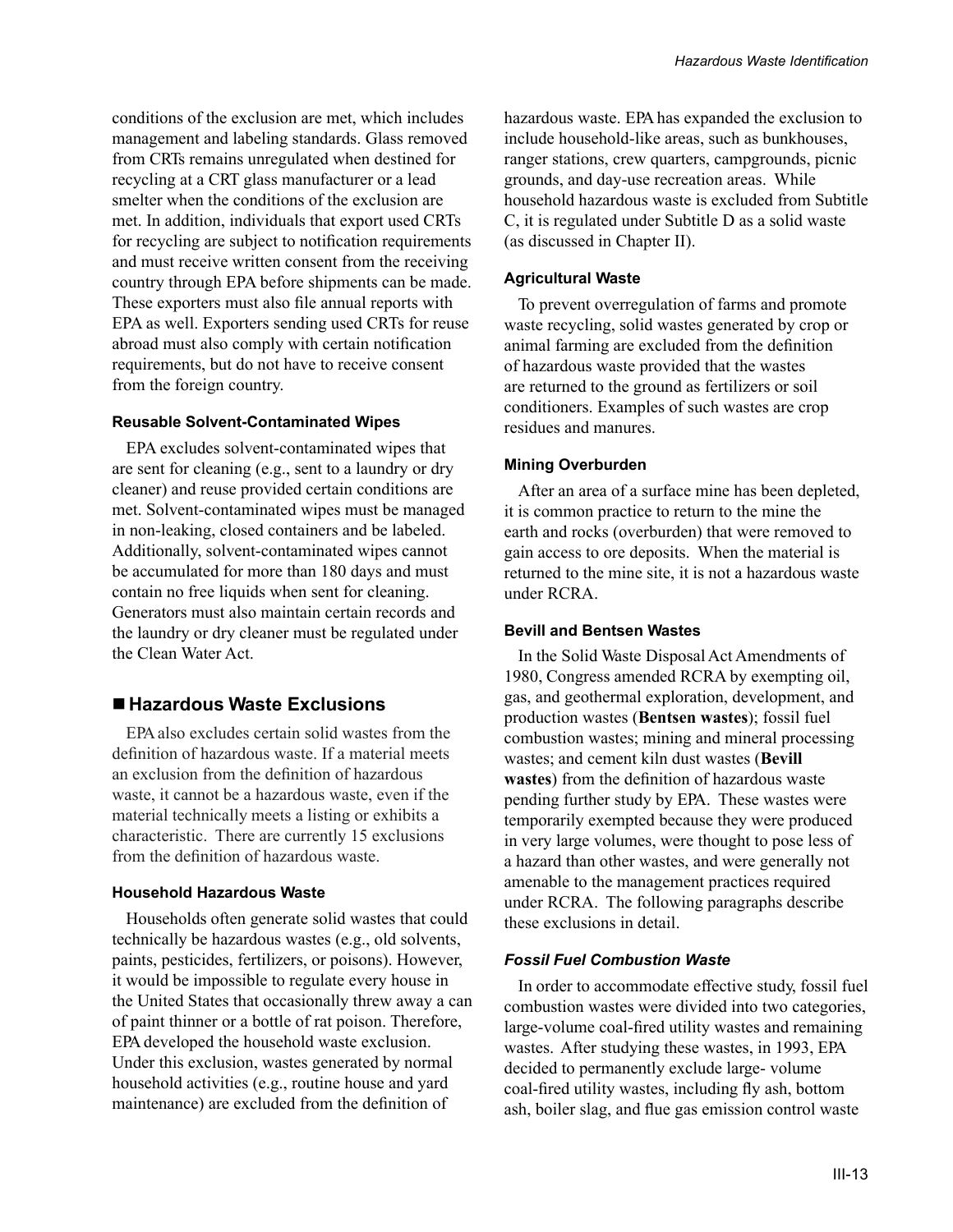from the definition of hazardous waste. Further study by EPA, in 2000, indicated that all remaining fossil fuel combustion wastes need not be regulated under RCRA Subtitle C. However, EPA determined that national non-hazardous waste regulations under RCRA Subtitle D are appropriate for coal combustion wastes (CCW) disposed in surface impoundments and landfills and used as minefill.

In 2007, EPA published a Notice of Data Availability (NODA) regarding the management of CCW in landfills and surface impoundments. After the failure of the coal combustion residual (CCR) surface impoundment at the Tennessee Valley Authority's Kingston facility in December 2008, EPA undertook an effort to assess the structural integrity of other CCR surface impoundments. In 2010, EPA proposed two regulatory options under RCRA for the disposal of CCRs generated from electric utilities and independent power producers. Under the first proposal, EPA would revise its previous regulatory determination and would regulate these residuals as special wastes under Subtitle C when they are destined for disposal in landfills or surface impoundments. Under the second proposal, EPA would maintain the initial regulatory determination and regulate disposal of such materials under Subtitle D by issuing national minimum criteria. EPA also issued a subsequent NODA about additional information regarding CCR surface impoundments at electric utilities. EPA will use comments and information received in response to the proposed rule and NODA as the Agency follows up on the regulatory determination.

## *Oil, Gas, and Geothermal Wastes*

Certain wastes from the exploration and



production of oil, gas, and geothermal energy are excluded from the definition of hazardous waste. These wastes include those that have been brought to the surface during oil and gas exploration and production operations,

and other wastes that have come into contact with the oil and gas production stream (e.g., during removal of waters injected into the drill well to cool the drill bit).

#### *Mining and Mineral Processing Wastes*

Certain wastes from the mining, refining, and processing of ores and minerals are excluded from the definition of hazardous waste.

## *Cement Kiln Dust*

Cement kiln dust is a fine-grained solid byproduct generated during the cement manufacturing process and captured in a facility's air pollution control system. After study, EPA decided to develop specific regulatory provisions for cement kiln dust. Until EPA promulgates these new regulatory controls, however, cement kiln dust will generally remain excluded from the definition of hazardous waste.

#### **Trivalent Chromium Wastes**

The element chromium exists in two forms, hexavalent and trivalent. EPA determined that while hexavalent chromium poses enough of a threat to merit regulation as a characteristic hazardous waste, trivalent chromium does not. Therefore, to prevent unnecessary regulation, EPA excluded, from the definition of hazardous waste, trivalent chromium- bearing hazardous wastes from certain leather tanning, shoe manufacturing, and leather manufacturing industries.

## **Arsenically Treated Wood**

Discarded arsenically treated wood or wood products that are hazardous only because they exhibit certain toxic characteristics (e.g., contain certain concentrations of leachable metal, pesticide, or organic constituents) are excluded from the definition of hazardous waste. Once such treated wood is used, it may be disposed of by the user (commercial or residential) without being subject to hazardous waste regulation. This exclusion is based on the fact that the use of such wood products on the land is similar to the common disposal method, which is landfilling. This exclusion applies only to end-users and not to manufacturers.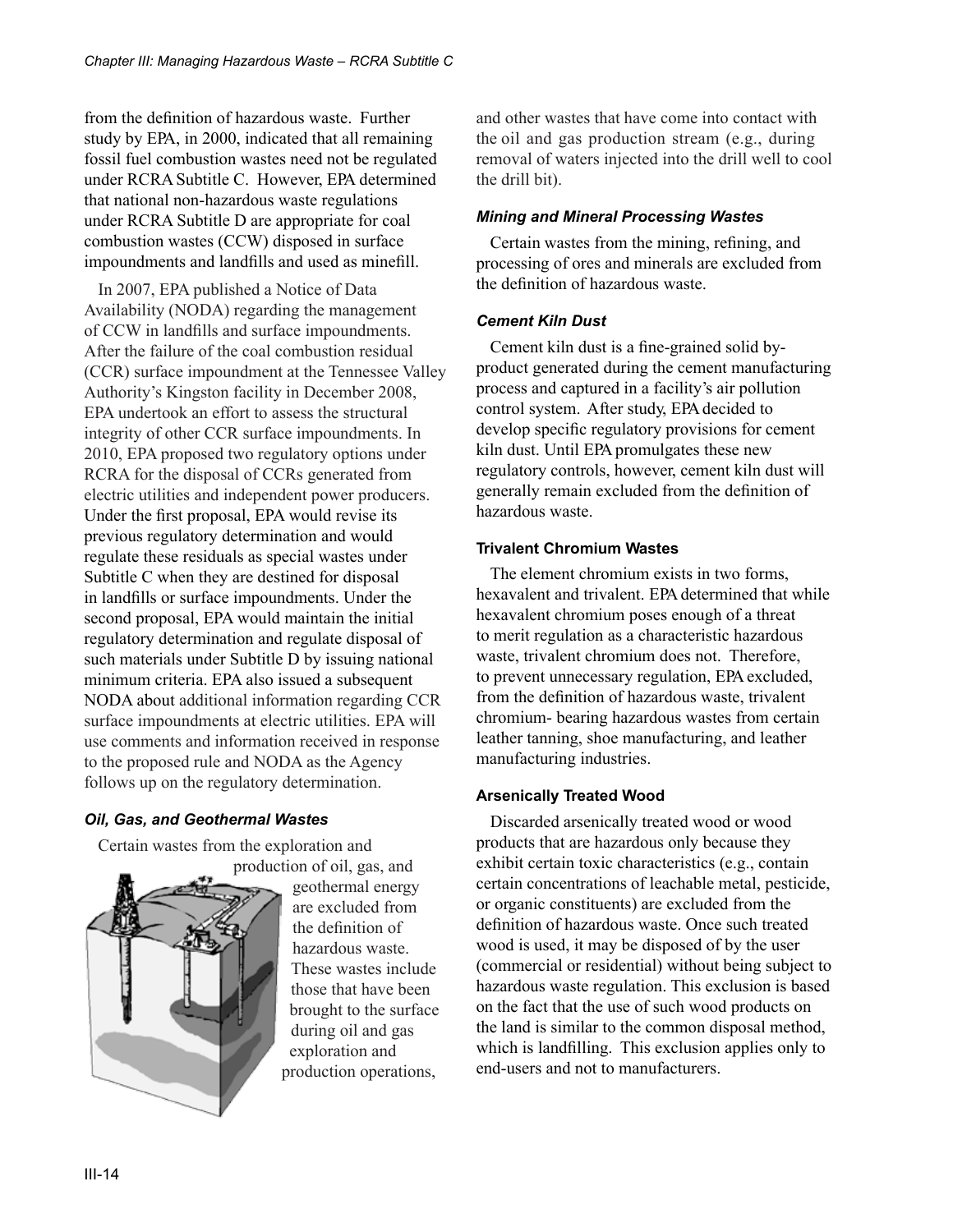#### **Petroleum-Contaminated Media and Debris from Underground Storage Tanks (USTs)**

USTs are used to store petroleum (e.g., gasoline, oil) and hazardous substances (e.g., ammonia). When these tanks leak, the UST program under RCRA Subtitle I provides requirements for cleaning up such spills. To facilitate the corrective action process under the UST regulations, contaminated media (soils and ground water) and debris (tanks and equipment) at sites undergoing UST cleanup that are hazardous only because they exhibit certain toxic characteristics (e.g., contain specific concentrations of leachable organic constituents) are excluded from the definition of hazardous waste.

#### **Spent Chlorofluorocarbon Refrigerants**

Chlorofluorocarbons (CFCs) released to the atmosphere damage the stratospheric ozone layer. To promote recycling and discourage the practice of venting used CFCs to the atmosphere as a means of avoiding Subtitle C regulation, EPA excluded recycled CFCs from the definition of hazardous waste since the refrigerants are generally reclaimed for reuse.

## **Used Oil Filters**

In order to promote the recycling and recovery of metals and other products from used oil filters, EPA exempted used oil filters that have been properly drained to remove the used oil.

## **Used Oil Distillation Bottoms**

When used oil is recycled, residues (called **distillation bottoms**) form at the bottom of the recycling unit. To promote used oil recycling and the beneficial reuse of waste materials, EPA excluded these residues from the definition of hazardous waste when the bottoms are used as ingredients in asphalt paving and roofing materials.

#### **Landfill Leachate or Gas Condensate Derived from Certain Listed Wastes**

Landfill leachate and landfill gas condensate derived from previously disposed wastes, where such wastes now meet the listing description of one or more of the following listed wastes: K169, K170, K171, K172, K176, K177, K178, and K181, would be regulated as a listed hazardous waste. However,

EPAtemporarily deferred such landfill leachate and gas condensate from the definition of hazardous waste provided their discharge is regulated under CWA. The exclusion will remain effective while EPAstudies how the landfill leachate and landfill gas condensate are currently managed, and the effect of future CWAeffluent limitation guidelines for landfill wastewaters.

## **Disposable Solvent-Contaminated Wipes**

EPA conditionally excludes solvent-contaminated wipes (except for wipes that are hazardous due to the presence of trichloroethylene) that are sent for disposal, e.g., to a combustor or landfill. Solvent-contaminated wipes must be managed in non-leaking, closed containers and be labeled. Additionally, solvent-contaminated wipes cannot be accumulated for more than 180 days and must contain no free liquids when sent for cleaning. Generators must also maintain certain records and the combustor or landfill must be regulated under the respective Clean Air Act or RCRA regulations.

## ■ Raw Material, Product Storage, and **Process Unit Waste Exclusions**

Hazardous wastes generated in raw material, product storage, or process (e.g., manufacturing) units are exempt from Subtitle C hazardous waste regulation while the waste remains in such units. These units include tanks, pipelines, vehicles, and vessels used either in the manufacturing process or for storing raw materials or products, but specifically do not include surface impoundments. Once the waste is removed from the unit, or when a unit temporarily or permanently ceases operation for 90 days, the waste is considered generated and is subject to regulation.

# ■ Sample and Treatability Study **Exclusions**

Hazardous waste samples are small, discrete amounts of hazardous waste that are essential to ensure accurate characterization and proper hazardous waste treatment. In order to facilitate the analysis of these materials, RCRA exempts characterization samples and treatability study samples from Subtitle C hazardous waste regulation.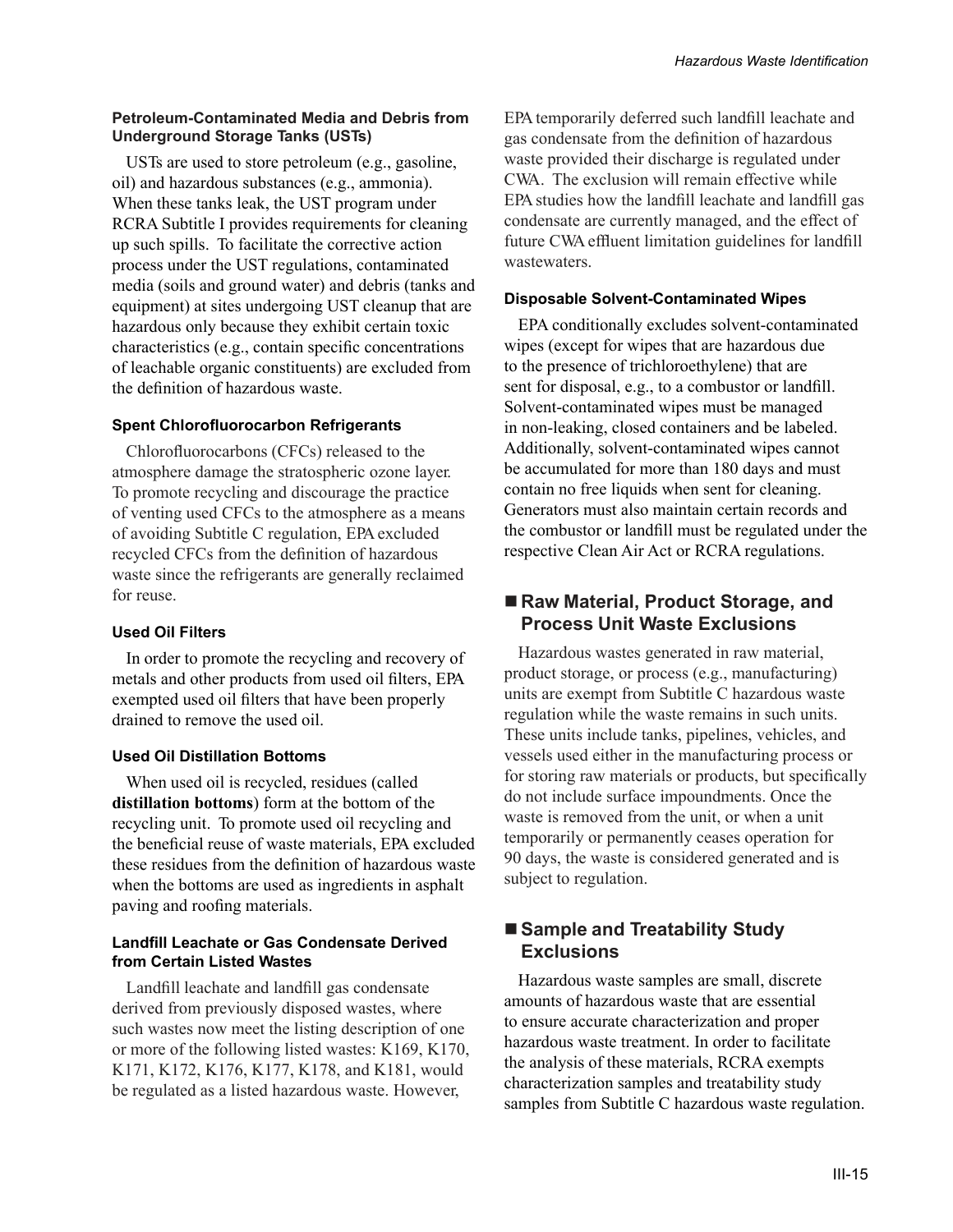#### **Waste Characterization Samples**

Samples sent to a lab to determine whether or not a waste is hazardous are exempt from regulation. Such samples (typically less than one gallon of waste) are excluded from Subtitle C regulation, provided that these samples are collected and shipped for the sole purpose of determining hazardous waste characteristics or composition. Storage, transportation, and testing of the sample are excluded from RCRA regulation even when the lab testing is complete, provided the sample is returned to the generator, and other specific provisions are met. When shipping the sample to or from the laboratory, the sample collector must comply with certain labeling requirements, as well as any applicable U.S. Postal Service (USPS) or U.S. Department of Transportation (DOT) shipping requirements.

#### **Treatability Study Samples**

To determine if a particular treatment method will be effective on a given waste or what types of wastes remain after the treatment is complete, facilities send samples of waste to a lab for testing. EPA conditionally exempts those who generate or collect samples for the sole purpose of conducting treatability studies from the hazardous waste regulations, provided that certain requirements, including packaging, labeling, and recordkeeping provisions, are met. In addition, under specific conditions, laboratories conducting such treatability studies may also be exempt from Subtitle C regulation.



## **Dredge Materials Exclusions**

Dredge materials subject to the permitting requirements of 404 of the Federal Water Pollution Control Act of Section 103 of the Marine Protection, Research, and Sanctuaries Act of 1972 are not considered hazardous wastes.



# **IS THE WASTE A LISTED HAZARDOUS WASTE?**

After a facility determines that its waste is a solid waste and is not excluded from the definitions of solid or hazardous waste, the owner and operator must determine if the waste is a hazardous waste. The first step in this process is determining if the waste is a listed hazardous waste. The hazardous waste listings consist of four lists:

- The F list • The P list
- The K list
	- The U list.

**Listed wastes** are wastes from generic industrial processes, wastes from certain sectors of industry, and unused pure chemical products and formulations. Because these wastes are dangerous enough to warrant full Subtitle C regulation based on their origin, any waste fitting a narrative listing description is considered a listed hazardous waste.

# **Listing Criteria**

Before developing each hazardous waste listing, EPA thoroughly studies a particular wastestream and the threats that it can pose to human health and the environment. If the waste poses sufficient threat, EPA includes a precise description of that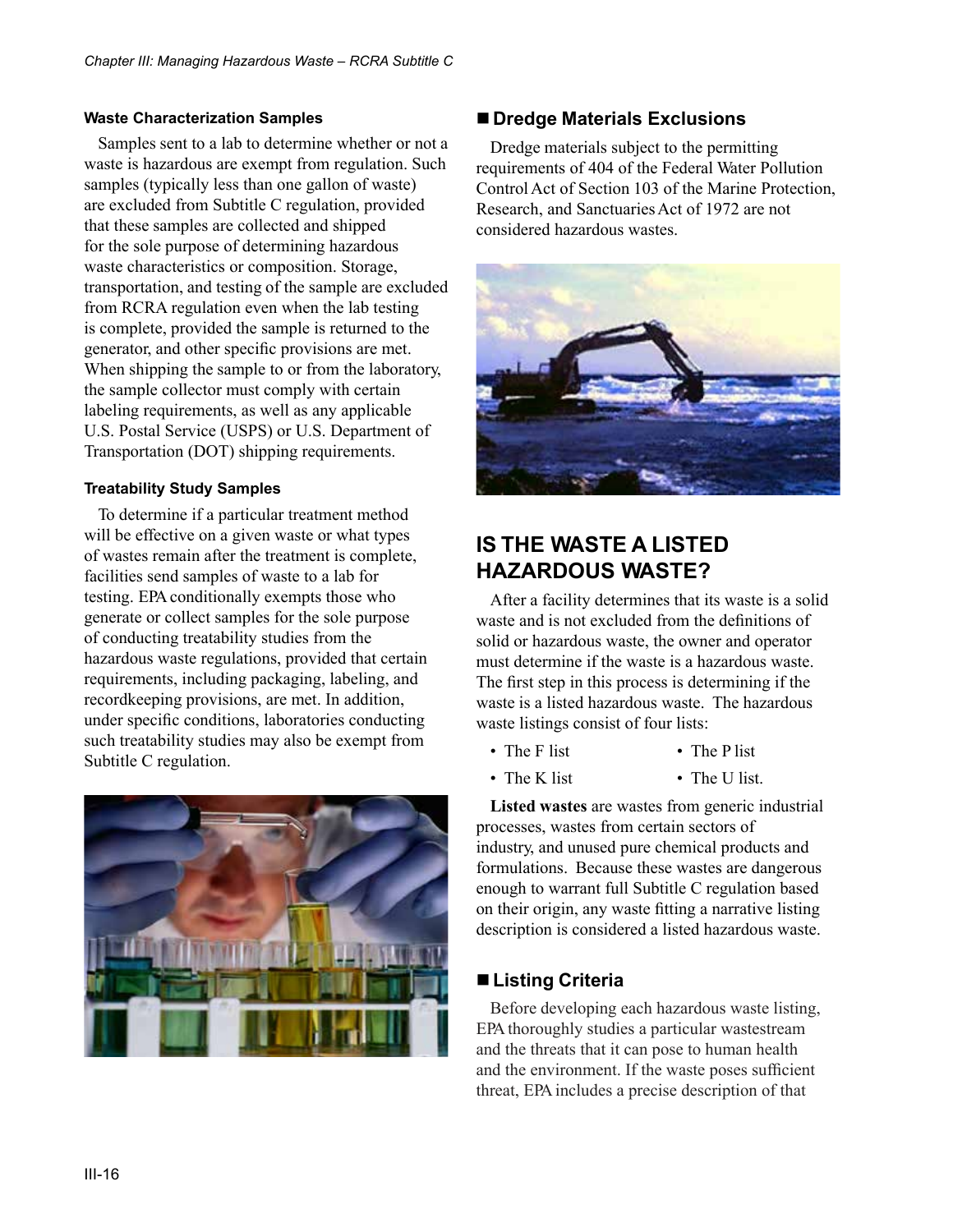#### **DEFINITION OF HAZARDOUS WASTE**

In RCRA §1004(5), Congress defined hazardous waste as a solid waste, or combination of solid wastes, which because of its quantity, concentration, or physical, chemical, or infectious characteristics may:

- a. Cause, or significantly contribute to, an increase in mortality or an increase in serious irreversible, or incapacitating reversible, illness; or
- b.Pose a substantial present or potential hazard to human health or the environment when improperly treated, stored, transported, or disposed of, or otherwise managed.

Based on this broad definition, Congress instructed EPA to develop more specific criteria for defining solid and hazardous waste. Congress believed that EPA should define hazardous waste using two different mechanisms: by listing certain specific solid wastes as hazardous (i.e., wastes from certain industrial processes or sources), and by identifying characteristics (i.e., physical or chemical properties) which, when exhibited by a solid waste, make it hazardous. Taking Congress' lead, EPA proceeded to develop an elaborate definition of hazardous waste that included both of these mechanisms.

waste on one of four hazardous waste lists within the regulations.

In order to determine whether a waste should be listed in the first place, the Agency developed a set of criteria to use as a guide and a consistent frame of reference when considering listing a wastestream. These criteria were developed by EPA to use in evaluating whether a waste warranted being listed as a hazardous waste. These listing criteria cannot be used by waste handlers for waste identification purposes. Waste handlers must instead consult the actual listings to determine if their waste is regulated as a listed hazardous waste.

There are three different criteria EPA uses to decide whether or not to list a waste as hazardous. The three criteria are:

- The waste typically contains toxic chemicals at levels that could pose a threat to human health and the environment if improperly managed. Such wastes are known as toxic listed wastes.
- The waste contains such dangerous chemicals that it could pose a threat to human health and the environment even when properly managed. These wastes are fatal to humans and animals

even in low doses. Such wastes are known as acute hazardous wastes.

• The waste typically exhibits one of the four characteristics of hazardous waste: ignitability, corrosivity, reactivity, and toxicity.

In addition, EPA may list a waste as hazardous, if it has cause to believe that, for some other reason, the waste typically fits within the statutory definition of hazardous waste developed by Congress.

## **Hazardous Waste Listings**

EPA has applied the listing criteria to hundreds of specific industrial wastestreams. These wastes are grouped into the four lists located at 40 CFR Part 261, Subpart D. Listed wastes are organized as follows:

- The F list—The F list includes wastes from certain common industrial and manufacturing processes. Because the processes generating these wastes can occur in different sectors of industry, the F list wastes are known as wastes from nonspecific sources. The F list is codified in the regulations in 40 CFR §261.31.
- The K list—The K list includes wastes from specific industries. As a result, K list wastes are

#### **HAZARD CODES**

To indicate its reason for listing a waste, EPA assigns a hazard code to each waste listed on the F, K, P, and U lists. The last four hazard codes in the table below apply to wastes that have been listed because they typically exhibit one of the four regulatory characteristics of hazardous waste. The first two hazard codes apply to listed wastes whose constituents pose additional threats to human health and the environment. The hazard codes indicating the basis for listing a waste are:

| Acute Hazardous Waste(H)         |  |
|----------------------------------|--|
|                                  |  |
|                                  |  |
|                                  |  |
| Toxicity Characteristic Waste(E) |  |

The hazard codes assigned to listed wastes affect the regulations that apply to handling the waste. For instance, acute hazardous wastes accompanied by the hazard code (H) are subject to stricter management standards than most other wastes.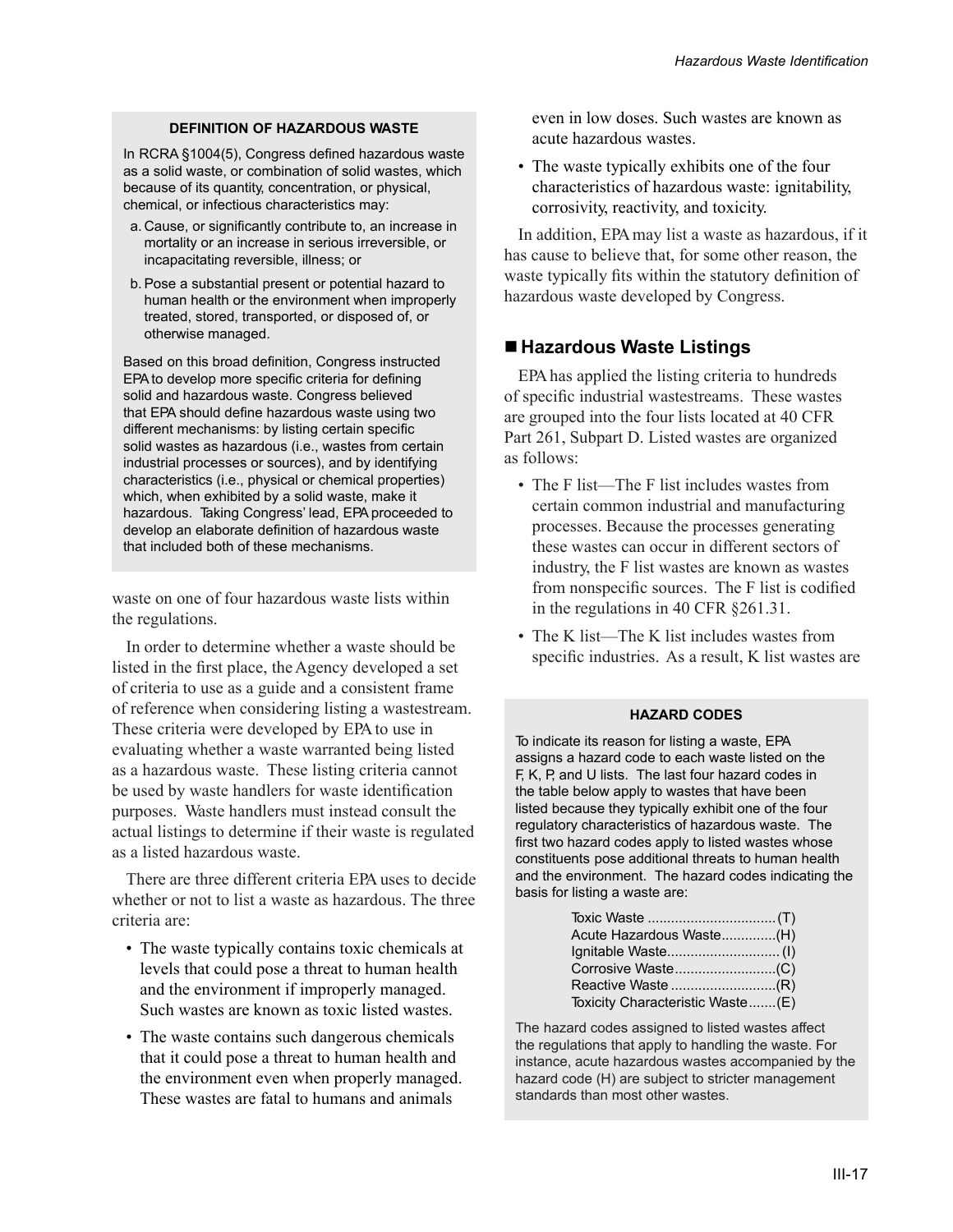known as wastes from specific sources. The K list is found in 40 CFR §261.32.

• The P list and the U list—These two lists include pure or commercial grade formulations of specific unused chemicals. Chemicals are included on the P list if they are acutely toxic. A chemical is acutely toxic if it is fatal to humans in low doses, if scientific studies have shown that it has lethal effects on experimental organisms, or if it causes serious irreversible or incapacitating illness. The U list is generally comprised of chemicals that are toxic, but also includes chemicals that display other characteristics, such as ignitability or reactivity. Both the P list and U list are codified in 40 CFR §261.33.

Each list includes anywhere from 30 to a few hundred listed hazardous wastestreams. All of the wastes on these lists are assigned an identification number (i.e., a waste code) consisting of the letter associated with the list (i.e., F, K, P, or U) followed by three numbers. For example, wastes on the F list may be assigned a waste code ranging from F001 to F039, while wastes on the K list may be assigned a waste code ranging from K001 to K181. These waste codes are an important part of the RCRA regulatory system since waste code assignment has important implications for the future management standards that will apply to the waste.

A user-friendly reference document containing a collection of written materials about specific issues related to the hazardous waste listings can be found at [www.epa.gov/epawaste/hazard/wastetypes/pdfs/](www.epa.gov/epawaste/hazard/wastetypes/pdfs/listing-ref.pdf) [listing-ref.pdf.](www.epa.gov/epawaste/hazard/wastetypes/pdfs/listing-ref.pdf)

#### **The F List: Wastes From Nonspecific Sources**

The F list designates hazardous wastes from common industrial and manufacturing processes. The F list wastes can be divided into seven groups, depending on the type of manufacturing or industrial operation that creates them:

- Spent solvent wastes (waste codes F001 through F005)
- Electroplating and other metal finishing wastes (F006 through F012 and F019)
- Dioxin-bearing wastes (F020 through F023 and F026 through F028)
- Chlorinated aliphatic hydrocarbons production wastes (F024 and F025)
- Wood preserving wastes (F032, F034, and F035)
- Petroleum refinery wastewater treatment sludges (F037 and F038)
- Multisource leachate (F039).

#### *Spent Solvent Wastes*

The spent solvent waste listings (F001 through F005) apply to wastestreams that are generated from the use of certain common organic solvents.

Solvents are commonly used in various industries, such as mechanical repair, dry cleaning, and electronics manufacturing, for degreasing and cleaning in addition to other functions. While solvents are chemicals with many uses, these listings only apply to solvents that are used as solvents for their solvent properties (e.g., to solubilize, dissolve, or mobilize other constituents) and are spent (e.g., cannot be used further without reprocessing). In addition, these listings only apply to solvents that contain one or more of the specific organic solvent constituents found in the F001-F005 narrative descriptions. Lastly, these listings only cover solvents that were above a certain concentration before use.

#### *Electroplating and Other Metal Finishing Wastes*

The electroplating and other metal finishing waste listings (F006 through F012 and F019) apply to wastestreams that are commonly produced during electroplating and other metal finishing operations. Diverse industries use electroplating and other methods to change the surface of metal objects in order to enhance the appearance of the objects, make them more resistant to corrosion, or impart some other desirable property to them. Industries involved in plating and metal finishing range from jewelry manufacture to automobile production.

## *Dioxin-Bearing Wastes*

The dioxin-bearing waste listings (F020 through F023 and F026 through F028) describe a number of wastestreams that EPA believes are likely to contain dioxins, which are allegedly among the most dangerous known chemical compounds. The dioxin listings apply primarily to manufacturing process wastes from the production of specific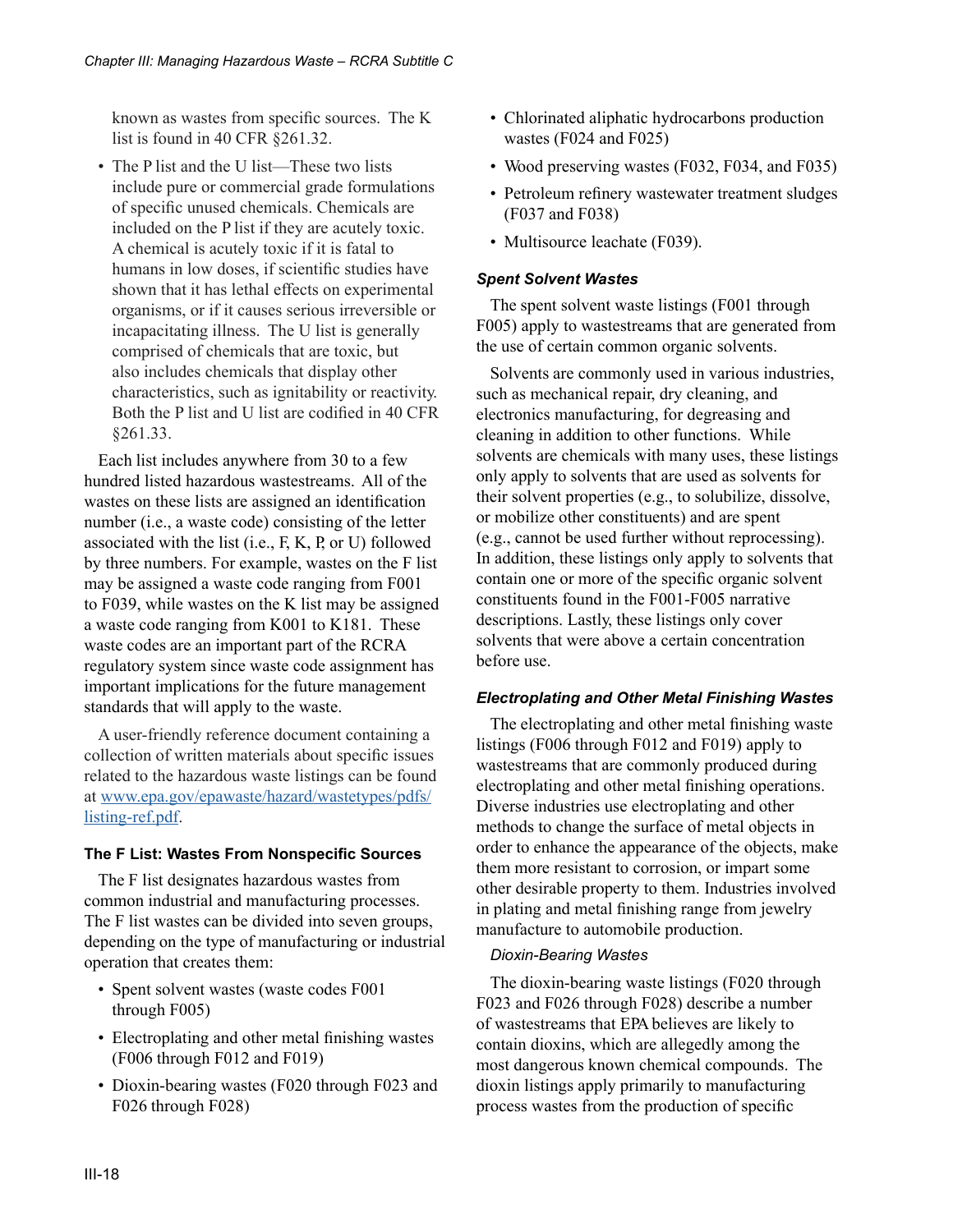pesticides or specific chemicals used in the production of pesticides. With the exception of F028, all of the dioxin-bearing wastes are considered acutely hazardous wastes and are designated with the hazard code (H). These wastes are therefore subject to stricter management standards than other hazardous wastes.

#### *Chlorinated Aliphatic Hydrocarbon Production Wastes*

The F024 and F025 listings apply to specific chlorinated aliphatic production wastes (exclusive of wastewaters and wastewater treatment sludges). K174 and K175 listings apply to certain wastewater treatment sludges associated with chlorinated aliphatic production. Chlorinated aliphatic chemicals are produced for use in the manufacture of other chemical products, most notably to make vinyl chloride, the main ingredient in PVC, a widelyused plastic.

#### *Wood Preserving Wastes*

The wood preserving waste listings (F032, F034, and F035) apply to certain wastes from wood preserving operations. Wood used for certain applications is chemically treated to slow the deterioration caused by decay and insects. For example, telephone poles, railroad cross ties, and other wood products are treated to withstand the rigors of outdoor use.

Wood preservation typically involves pressuretreating lumber with pentachlorophenol, creosote, or preservatives containing arsenic or chromium. The wood preserving process creates wastestreams containing these chemicals, such as excess preservative solution that drips from wood products after treatment. Waste from wood preservation using pentachlorophenol is F032, waste from use of creosote is F034, and waste from treating wood with arsenic or chromium is F035.

Another listing, K001, applies to bottom sediment sludges from treating wastewaters associated with wood preserving using creosote and/ or pentachlorophenol.

#### *Petroleum Refinery Wastewater Treatment Sludges*

The petroleum refinery wastewater treatment sludge listings apply to specific wastestreams from petroleum refineries. The petroleum refining process typically creates large quantities of contaminated wastewater. Before this wastewater can be discharged to a river or sewer, it must be treated to remove oil, solid material, and chemical pollutants.

To remove these hydrocarbons from the wastewater, refineries typically use two methods. In the first step, gravity separates the pollutants from the wastewater. The solids and heavier pollutants sink to the bottom of a tank, forming a sludge, while the lighter materials (called **float**) float to the surface of the wastewater, where they can be skimmed off. The second step uses physical (stirring or agitating) and chemical means to separate remaining pollutants from the wastewater into sludge and float. Most of these various wastewater treatment residues are listed hazardous wastes (K048-K051, F037, F038) either when generated in specific types of units (e.g., K048 from DAF units, or K049 from API separators, etc.) or more generically based upon the type of wastewater treatment process (e.g., F037 for sludges generated by gravitational separation, F038 sludges and/or floats generated by other physical or chemical means).

Other petroleum listings that are not directly associated with wastewater treatment residuals include K171 and K172 (spent hydroprocessing catalysts), K052 and K169 (tank bottoms from leaded gasoline storage and crude oil storage tanks, respectively), and K170 (sediment from clarified slurry oil storage and/or filtration).

## *Multisource Leachate*

The F039 listing applies to multisource leachate, the liquid material that accumulates at the bottom of a hazardous waste landfill. The leachate that percolates through landfills, particularly hazardous waste landfills, usually contains high concentrations of chemicals and is often collected to minimize the potential for it to enter and contaminate the soil or ground water below the unit.

#### **The K List: Wastes From Specific Sources**

The K list designates hazardous wastes from specific sectors of industry and manufacturing. Like F list wastes, K list wastes are manufacturing process wastes.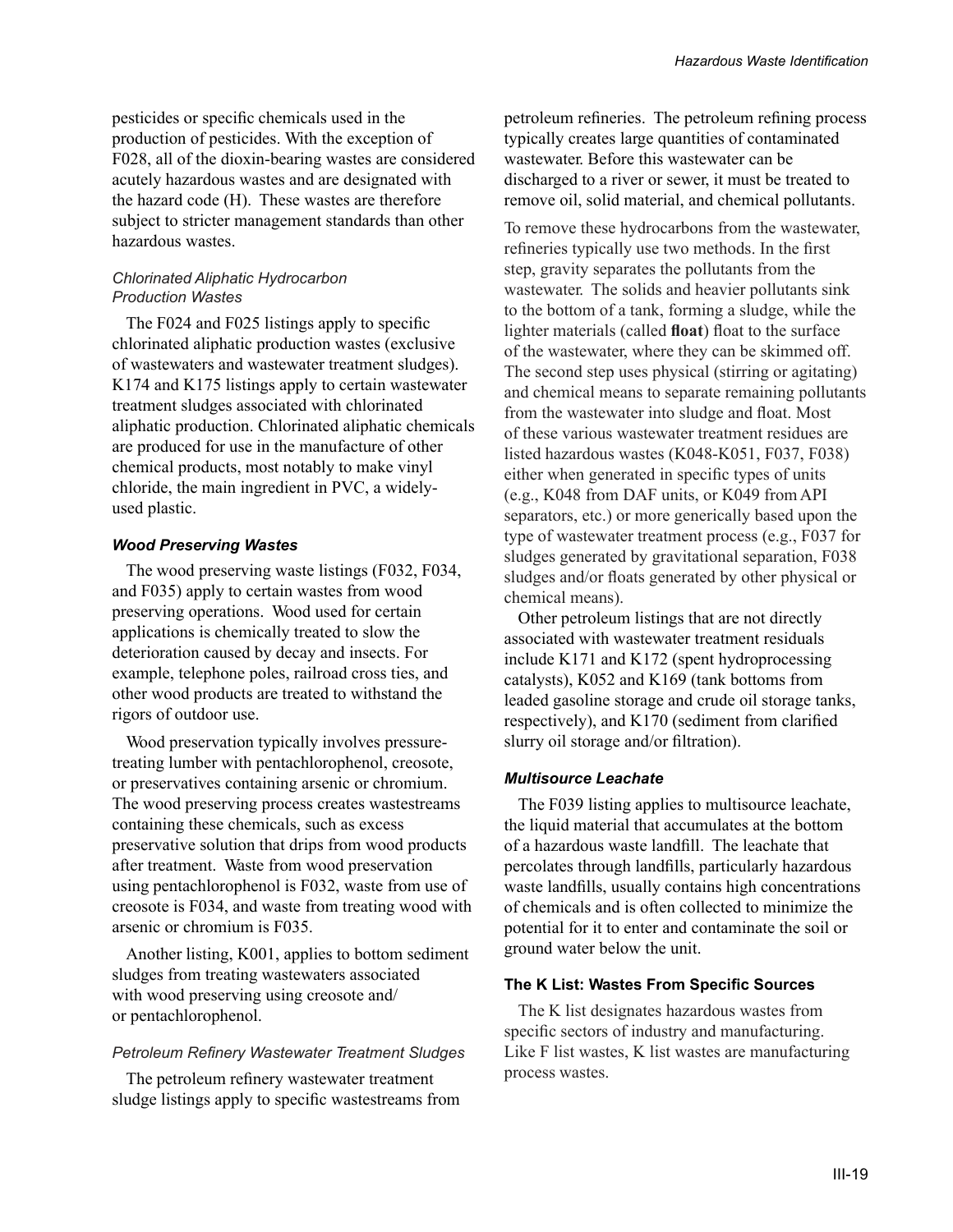To determine whether a waste qualifies as K-listed, a facility must first determine whether the waste fits within one of the 13 different industrial or manufacturing categories on the list. Second, a facility must determine if this waste matches one of the detailed K list waste descriptions in 40 CFR §261.32. The 13 industries that generate K list wastes are:

- Wood preservation
- Organic chemicals manufacturing
- Pesticides manufacturing
- Petroleum refining
- Veterinary pharmaceuticals manufacturing
- Inorganic pigment manufacturing
- Inorganic chemicals manufacturing
- Explosives manufacturing
- Iron and steel production
- Primary aluminum production
- Secondary lead processing
- Ink formulation
- Coking (processing of coal to produce coke, a material used in iron and steel production).

Previously, the K list also included waste codes for 17 different industries. However, due to various court actions taken, EPA withdrew the K waste codes applicable to wastestreams in the primary copper, primary lead, primary zinc, and ferroalloys industries.

#### **The P and U Lists: Discarded Commercial Chemical Products**

The P and U lists designate as hazardous waste pure and commercial grade formulations of certain unused chemicals that are being disposed. Unused chemicals may become wastes for a number of reasons. For example, some unused chemicals are spilled by accident. Others are intentionally discarded because they are off-specification and cannot serve the purpose for which they were originally produced. For a waste to qualify as P- or U-listed, the waste must meet the following three criteria:

• The waste must contain one of the chemicals listed on the P or U list

- The chemical in the waste must be unused
- The chemical in the waste must be in the form of a **commercial chemical product** (CCP).

For purposes of the P and U lists, a CCP is defined as a chemical that is one of the following:

- 100 percent pure
- Technical (e.g., commercial) grade
- The sole active ingredient in a chemical formulation.

While 100 percent pure means that the chemical is the only chemical constituent in the product, **technical grade** means that the formulation is not 100 percent pure, but is of a grade of purity that is either marketed or recognized in general usage by the chemical industry. **Sole active ingredient** means that the chemical is the only ingredient serving the function of the formulation. For instance, a pesticide made for killing insects may contain a poison such as heptachlor, as well as various solvent ingredients that act as carriers or lend other desirable properties to the poison. Although all of these chemicals may be capable of killing insects, only the heptachlor serves the primary purpose of the insecticide product. The other chemicals involved are present for other reasons, not because they are poisonous. Therefore, heptachlor is the sole active ingredient in such a formulation even though it may be present in low concentrations.

# **Wastes Listed Solely for Exhibiting the Characteristic of Ignitability, Corrosivity, and/or Reactivity**

Hazardous wastes listed solely for exhibiting the characteristic of ignitability, corrosivity, and/ or reactivity are not regulated the same way that other listed hazardous wastes are regulated under RCRA. When a waste meets a listing description for one of the 29 wastes listed solely for exhibiting the characteristic of ignitability, corrosivity, and/or reactivity, the waste is not hazardous if it does not exhibit that characteristic at the point of generation. For example, F003 is listed for the characteristic of ignitability. If a waste is generated and meets the listing description for F003 but does not exhibit the characteristic of ignitability, it is not regulated as a hazardous waste.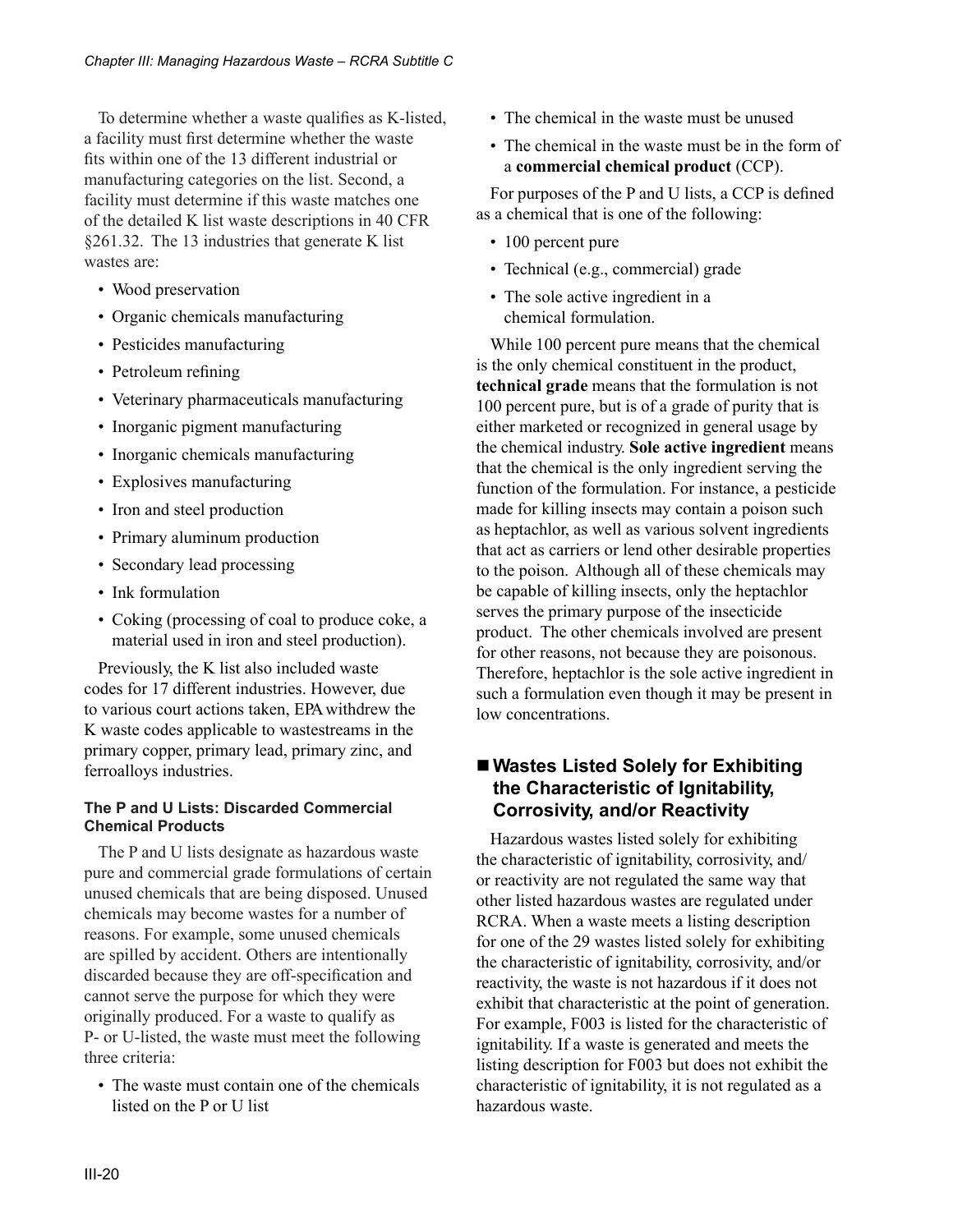## **Delistings**

The RCRA regulations provide a form of relief for listed wastes with low concentrations of hazardous constituents. Through a site-specific process known as **delisting**, a waste handler can submit to an EPA region or authorized state a petition demonstrating that, even though a particular wastestream generated at its facility is a listed hazardous waste, it does not pose sufficient hazard to merit RCRA regulation. For example, a waste generated at a specific facility may meet a listing description even though the process uses different raw materials than EPA assumed were used when listing the waste; thus the waste may not contain the contaminants for which it was listed. Similarly, after treatment of a listed waste, the residue may no longer pose a threat to human health and the environment.

Specifically, the petition must demonstrate that the waste does not:

- Meet the criteria for which it was listed
- Exhibit any hazardous waste characteristics (as discussed later in this chapter)
- Pose a threat to human health and the environment by being hazardous for any other reason (e.g., does not contain additional constituents that could pose a threat).

If the EPA region or state grants a delisting petition, the particular wastestream at that facility will not be regulated as a listed hazardous waste.

# **IS THE WASTE A CHARACTERISTIC HAZARDOUS WASTE?**

After a facility determines its waste is a solid waste and is not excluded from the definitions of solid or hazardous waste, it must determine if the waste is a hazardous waste. This entails determining if the waste is listed and also if the waste is characteristic. Even if a waste is a listed hazardous waste, the facility must also determine if the waste exhibits a hazardous characteristic by testing or applying knowledge of the waste.

**Characteristic wastes** are wastes that exhibit measurable properties which indicate that a waste poses enough of a threat to warrant regulation as



hazardous waste. EPA tried to identify characteristics that, when present in a waste, can cause death or injury to humans or lead to ecological damage. The characteristics identify both acute (near-term) and chronic (long-term) hazards, and are an essential supplement to the hazardous waste listings. For example, some wastes may not meet any listing description because they do not originate from specific industrial or process sources, but the waste may still pose threats to human health and the environment. Therefore, a facility is also required to determine whether such a waste possesses a hazardous property (i.e., exhibits a hazardous waste characteristic). The characteristics are applied to any RCRA solid waste from any industry.

Even if a waste does meet a hazardous waste listing description, the facility must still determine if the waste exhibits a characteristic. If such listed wastes do exhibit a characteristic, the waste poses an additional hazard to human health and the environment, and may necessitate additional regulatory precautions. For example, wastes that are both listed and characteristic may have more extensive **land disposal restrictions (LDR)** 

#### **DETERMINING BOTH LISTINGS AND CHARACTERISTICS**

A facility must determine both listings and characteristics. Even if a waste is a listed hazardous waste, the facility must then still determine if the waste exhibits a characteristic because waste generators are required to fully characterize their listings. While some wastes may not meet any listing description because they do not originate from specific industrial or process sources, the waste may still pose threats to human health and the environment. As a result, a facility is also required to determine whether such a waste possesses a hazardous property (i.e., exhibits a hazardous waste characteristic).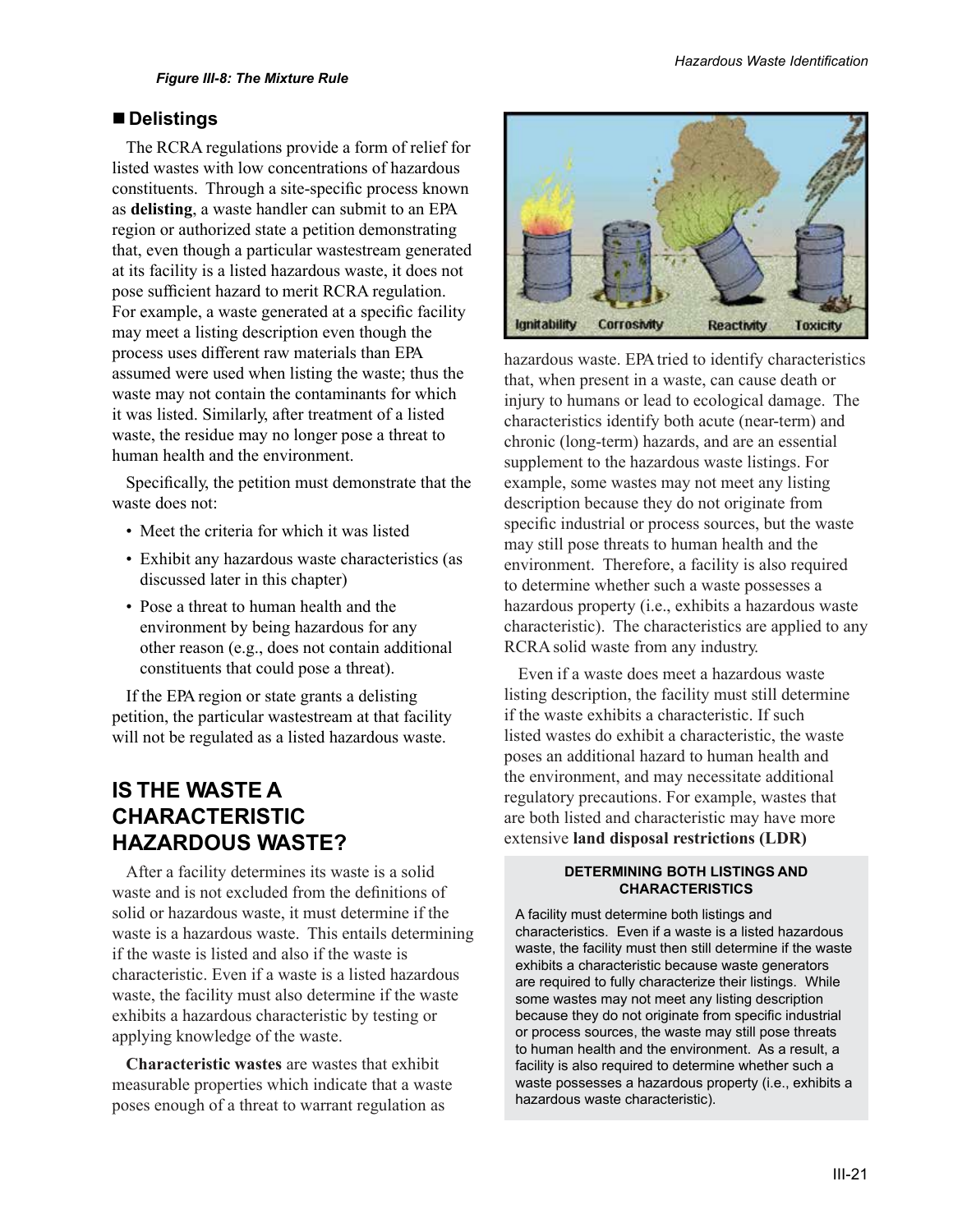requirements than those that are only listed (the LDR program is fully discussed in Chapter III, Land Disposal Restrictions).

EPA decided that the characteristics of hazardous waste should be detectable by using a standardized test method or by applying general knowledge of the waste's properties. Given these criteria, EPA established four hazardous waste characteristics:

• Ignitability

• Corrosivity

• Toxicity.

• Reactivity

A user-friendly reference document containing a collection of written materials about specific issues related to the hazardous waste characteristics can be found at [www.epa.gov/epawaste/hazard/wastetypes/](www.epa.gov/epawaste/hazard/wastetypes/wasteid/char/hw-char.pdf) [wasteid/char/hw-char.pdf](www.epa.gov/epawaste/hazard/wastetypes/wasteid/char/hw-char.pdf).

# **Ignitability**

The **ignitability characteristic** identifies wastes that can readily catch fire and sustain

The ignitability characteristic identifies wastes that can readily catch fire and sustain combustion.

combustion. Many paints, cleaners, and other industrial wastes pose such a hazard. Liquid and nonliquid wastes are treated differently by the ignitability characteristic.

Most ignitable wastes are liquid in physical form. EPA selected a flash point test as the method for determining whether a liquid waste is combustible enough to deserve regulation as hazardous. The flash point test determines the lowest temperature at which the fumes above a waste will ignite when exposed to flame. Liquid wastes with a flash point of less than 60°C (140°F) in closed-cup test are ignitable.

Many wastes in solid or nonliquid physical form (e.g., wood or paper) can also readily catch fire and sustain combustion, but EPA did not intend to regulate most of these nonliquid materials as ignitable wastes. A nonliquid waste is considered ignitable only if it can spontaneously catch fire or catch fire through friction or absorption of moisture under normal handling conditions and can burn so vigorously that it creates a hazard. Certain compressed gases are also classified as ignitable. Finally, substances meeting the DOT's definition of oxidizer are classified as ignitable wastes. Ignitable wastes carry the waste code D001 and are among some of the most common hazardous wastes. The regulations describing the characteristic of ignitability are codified in 40 CFR §261.21.

# ■ Corrosivity

The **corrosivity characteristic** identifies wastes that are acidic or alkaline (basic). Such wastes can readily corrode or dissolve flesh, metal, or

The corrosivity characteristic identifies wastes that are acidic or alkaline (basic) and can readily corrode or dissolve flesh, metal, or other materials.

other materials. They are also among some of the most common hazardous wastes.

An example is waste sulfuric acid from automotive batteries. EPA uses two criteria to identify liquid and aqueous corrosive hazardous wastes. The first is a pH test. Aqueous wastes with a pH greater than or equal to 12.5 or less than or equal to 2 are corrosive. A liquid waste may also be corrosive if it has the ability to corrode steel under specific conditions. Physically solid, nonaqueous wastes are not evaluated for corrosivity. Corrosive wastes carry the waste code D002. The regulations describing the corrosivity characteristic are found in 40 CFR §261.22.

## ■ Reactivity

The **reactivity characteristic** identifies wastes that readily explode or undergo violent The reactivity characteristic identifies wastes that readily explode or undergo violent reactions.

reactions or react to release toxic gases or fumes. Common examples are discarded munitions or explosives. In many cases, there is no reliable test method to evaluate a waste's potential to explode, react violently, or release toxic gas under common waste handling conditions. Therefore, EPA uses narrative criteria to define most reactive wastes. The narrative criteria, along with knowledge or information about the waste properties, are used to classify waste as reactive.

A waste is reactive if it meets any of the following criteria:

• It can explode or violently react when exposed to water or under normal handling conditions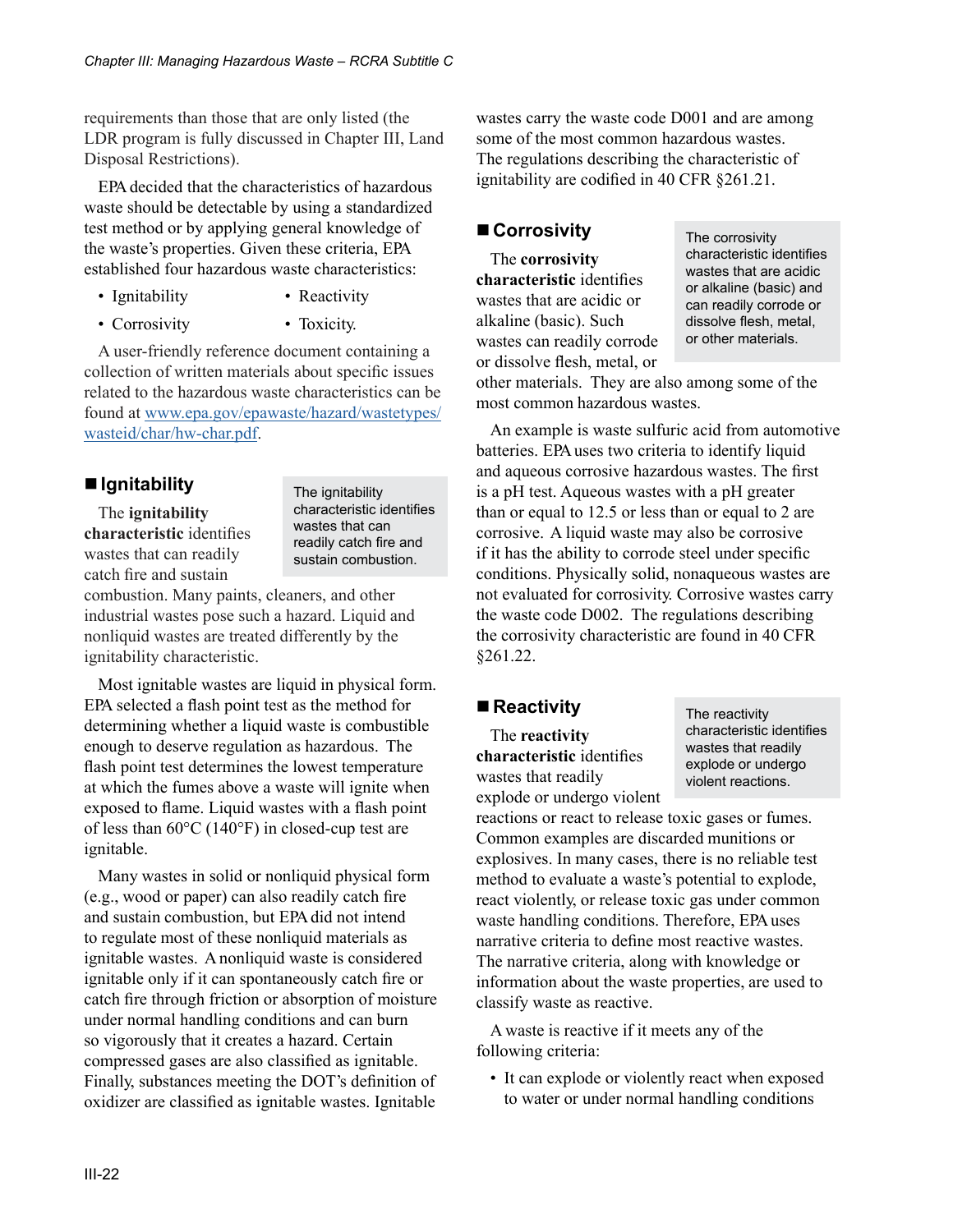- It can create toxic fumes or gases at hazardous levels when exposed to water or under normal waste handling conditions
- It can explode if heated under confinement or exposed to a strong igniting source, or it meets the criteria for classification as an explosive under DOT rules
- It generates toxic levels of sulfide or cyanide gas when exposed to a pH range of 2 through 12.5.

Wastes exhibiting the characteristic of reactivity are assigned the waste code D003. The reactivity characteristic is described in the regulations in 40 CFR §261.23.

## ■ **Toxicity**

When hazardous waste is disposed of in a land disposal unit, toxic compounds or elements can leach into underground drinking water supplies

The toxicity characteristic identifies wastes that are likely to leach dangerous concentrations of toxic chemicals into ground water.

and expose users of the water to hazardous chemicals and constituents. EPA developed the **toxicity characteristic (TC)** to identify wastes likely to leach dangerous concentrations of toxic chemicals into ground water.

In order to predict whether any particular waste is likely to leach chemicals into ground water at dangerous levels, EPA designed a lab procedure to estimate the leaching potential of waste when disposed in a municipal solid waste landfill. This lab procedure is known as the **Toxicity Characteristic Leaching Procedure (TCLP)**.

The TCLP requires a generator to create a liquid leachate from its hazardous waste samples. This leachate would be similar to the leachate generated by a landfill containing a mixture of household and industrial wastes. Once this leachate is created via the TCLP, the waste generator must determine whether it contains any of 40 different toxic chemicals in amounts above the specified regulatory levels (see Figure III-7). These regulatory levels are based on ground water modeling studies and toxicity data that calculate the limit above which these common toxic compounds and elements will threaten human health and the environment by

#### *Figure III-7: TCLP Regulatory Levels*

| <b>Waste Code</b> | <b>Contaminant</b>           | Concentration<br>(mg/L) |
|-------------------|------------------------------|-------------------------|
| D004              | Arsenic                      | $\overline{5.0}$        |
| D005              | Barium                       | 100.0                   |
| D018              | Benzene                      | 0.5                     |
| D006              | Cadmium                      | 1.0                     |
| D019              | Carbon tetrachloride         | 0.5                     |
| D020              | Chlordane                    | 0.03                    |
| D021              | Chlorobenzene                | 100.0                   |
| D022              | Chloroform                   | 6.0                     |
| D007              | Chromium                     | 5.0                     |
| D023              | o-Cresol*                    | 200.0                   |
| D024              | m-Cresol*                    | 200.0                   |
| D025              | p-Cresol*                    | 200.0                   |
| D026              | Total Cresol*                | 200.0                   |
| D016              | $2.4-D$                      | 10.0                    |
| D027              | 1,4-Dichlorobenzene          | 7.5                     |
| D028              | 1,2-Dichloroethane           | 0.5                     |
| D029              | 1,1-Dichloroethylene         | 0.7                     |
| D030              | 2,4-Dichlorotoluene          | 0.13                    |
| D012              | Endrin                       | 0.02                    |
| D031              | Heptachlor (and its epoxide) | 0.008                   |
| D032              | Hexachlorobenzene            | 0.13                    |
| D033              | Hexachlorobutadiene          | 0.5                     |
| D034              | Hexachloromethane            | 3.0                     |
| D008              | Lead                         | 5.0                     |
| D013              | Lindane                      | 0.4                     |
| D009              | Mercury                      | 0.2                     |
| D014              | Methoxychlor                 | 10.0                    |
| D035              | Methylethylketone            | 200.0                   |
| D036              | Nitrobenzene                 | 2.0                     |
| D037              | Pentachlorophenol            | 100.0                   |
| D038              | Pyridine                     | 5.0                     |
| D010              | Selenium                     | 1.0                     |
| D011              | Silver                       | 5.0                     |
| D039              | Tetrachloroethylene          | 0.7                     |
| D015              | Toxaphene                    | 0.5                     |
| D040              | Trichloroethylene            | 0.5                     |
| D041              | 2,4,5-Trichlorophenol        | 400.0                   |
| D042              | 2,4,6-Trichlorophenol        | $\overline{2.0}$        |
| D017              | 2,4,5-TP (Silver)            | 1.0                     |
| D043              | Vinyl chloride               | 0.2                     |

the regulatory level for total cresols is used.

contaminating drinking water. If the leachate sample contains a concentration above the regulatory limit for one of the specified chemicals, the waste exhibits the toxicity characteristic and carries the waste code associated with that compound or element. The TCLP may not be used however, for determining whether remediation waste from manufactured gas plants (MGP) is hazardous under RCRA. Therefore, MGP remediation wastes are exempt from TC regulation. The regulations describing the toxicity characteristic are codified in 40 CFR §261.24, and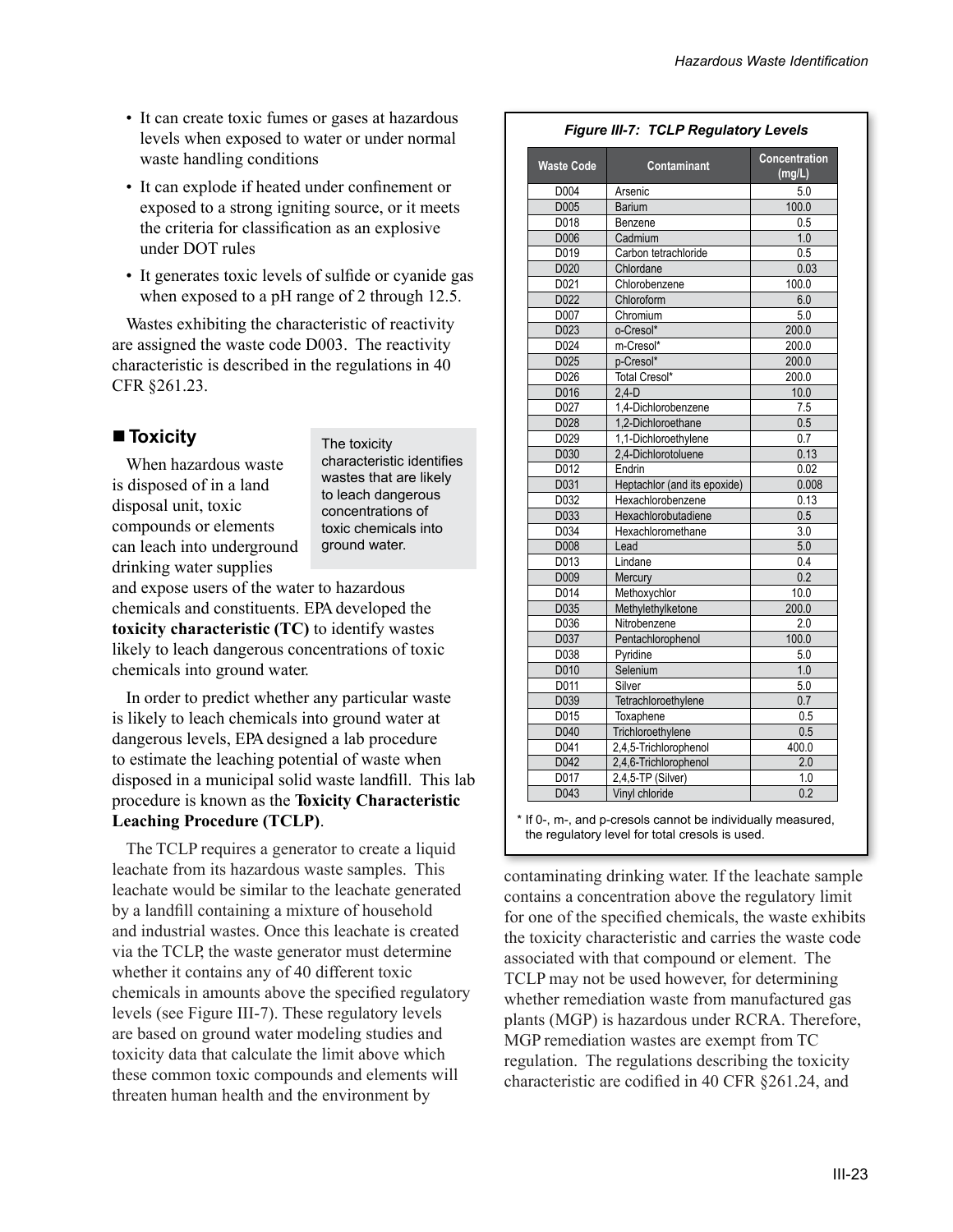the TC regulatory levels appear in Table 1 of that same section.

The TCLP is one of the test methods contained in *Test Methods for Evaluating Solid Waste, Physical/ Chemical Methods*, also known as SW-846. SW-846 is EPA's official compendium of analytical and sampling methods that have been evaluated and approved for use in complying with RCRA regulations. In support of the RCRA program, EPA employs analytical chemistry and characteristic testing methodologies, environmental sampling and monitoring, and quality assurance. SW-846 and additional information about RCRA test methods can be found at [www.epa.gov/epawaste/hazard/](www.epa.gov/epawaste/hazard/testmethods) [testmethods.](www.epa.gov/epawaste/hazard/testmethods)

# **SPECIAL REGULATORY CONVENTIONS**

Once a facility generates a hazardous waste, the waste may become mixed with other wastes, be treated and produce residues, or even be spilled. RCRA provides special regulatory provisions to address the regulatory status of hazardous wastes in these situations.

# **Mixture Rule**

The **mixture rule** is intended to ensure that mixtures of listed wastes with nonhazardous solid wastes are regulated in a manner that minimizes threats to human health and the environment.

## **Listed Wastes**

The mixture rule regulates a combination of any amount of a nonhazardous solid waste and unless the generator obtains a delisting. This is intended to prevent a facility from mixing a listed waste with a nonhazardous waste in order to escape having to manage the waste as hazardous.

## **Characteristic Wastes**

The mixture rule applies differently to listed and characteristic wastes. A mixture involving characteristic wastes is hazardous only if the mixture itself exhibits a characteristic. Characteristic wastes are hazardous because they possess one of four unique and measurable properties. Once a characteristic waste no longer exhibits one of these four dangerous properties, it no longer deserves regulation as hazardous. Thus, a characteristic waste can be made nonhazardous by treating it to remove its hazardous property; however, EPA places certain restrictions on the manner in which a waste can be treated. (These restrictions will be discussed in Chapter III, Land Disposal Restrictions).

#### **Wastes Listed Solely for Exhibiting the Characteristic of Ignitabilty, Corrosivity, and/or Reactivity**

All wastes listed solely for exhibiting the characteristic of ignitability, corrosivity and/ or reactivity characteristic are not regulated as hazardous wastes once they no longer exhibit a characteristic. If a hazardous waste listed only for a characteristic is mixed with a solid waste, the original listing does not carry through to the resulting mixture if that mixture does not exhibit any hazardous waste characteristics. For example, EPA listed the F003 spent solvents as hazardous because these wastes typically display the ignitability characteristic. If F003 waste is treated by mixing

any amount of a listed hazardous waste as a listed hazardous waste (see Figure III-8). Even if a small vial of listed waste is mixed with a large quantity of nonhazardous waste, the resulting mixture bears the exemptions same waste code and regulatory status as the original listed component of the mixture,

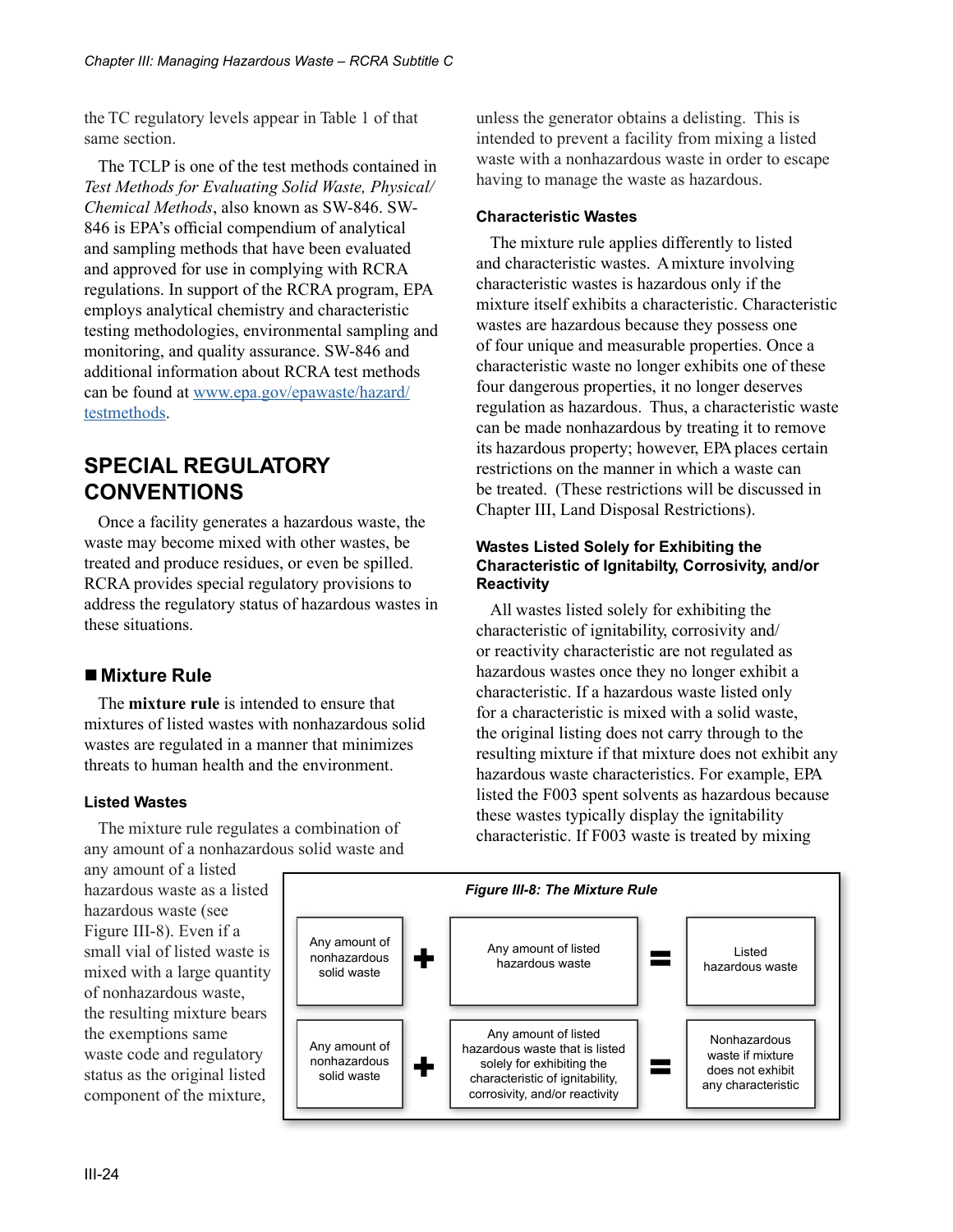it with another waste, and the resulting mixture does not exhibit a characteristic, the F003 listing no longer applies.

#### **Exemptions**

There are several exemptions from the mixture rule. One exemption applies to certain listed hazardous wastes that are discharged to wastewater treatment facilities in very small or *de minimis* amounts. Many industrial facilities produce large quantities of nonhazardous wastewaters as their primary wastestreams. These wastewaters are typically discharged to a water body or local sewer system after being treated to remove pollutants, as required by CWA. At many of these large facilities, on-site cleaning, chemical spills, or laboratory operations create relatively small amounts of hazardous waste. For example, a textile plant producing large quantities of nonhazardous wastewater can generate a secondary wastestream of listed spent solvents from cleaning equipment. Routing such secondary hazardous wastestreams to the facility's wastewater treatment system is a practical way of treating and disposing of these wastes. This management option triggers the mixture rule, since even a very small amount of a listed wastestream combined with very large volumes of nonhazardous wastewater causes the entire mixture to be listed. EPA provided an exemption from the mixture rule for situations where relatively small quantities of listed hazardous wastes are routed to large-volume wastewater treatment systems.

Other exemptions apply to mixtures of listed and characteristic wastes with mining and mineral processing wastes that are excluded from the definition of hazardous waste under the Bevill exemption. Wastes that are hazardous via the mixture rule can also exit Subtitle C regulation through the delisting process.

## **Derived-From Rule**

Hazardous waste treatment, storage, and disposal processes often generate residues that may contain high concentrations of hazardous constituents. In order to adequately protect human health and the environment from the threats posed by these potentially harmful wastes, the **derived- from** 

#### *Figure III-9: The Derived-From Rule*

Listed Hazardous Waste

Any residue from the treatment, storage, or disposal or a listed waste…

…is still a hazardous waste…

...unless the residue is derived-from a hazardous waste that is listed solely for exhibiting the characteristic of ignitability, corrosivity, and/or reactivity and does not exhibit a characteristic of hazardous waste

*or*

…unless the waste is recycled to make new products or processed to recover usable materials with economic value (provided that product is not used in a manner constituting disposal or burned for energy recovery)

**rule** governs the regulatory status of such listed waste residues.

#### **Listed Wastes**

Residues produced from the treatment of listed hazardous wastes may pose a significant threat to human health and the environment. If not captured by the waste's listing description, such waste could escape regulation. To close this potential regulatory gap, EPA created the derived-from rule which states that any material derived from a listed hazardous waste is also a listed hazardous waste (see Figure III-9). For example, ash created by burning a hazardous waste is considered derived-from that hazardous waste. Thus, such ash bears the same waste code and regulatory status as the original listed waste, regardless of the ash's actual properties. This principle applies regardless of the actual health threat posed by the waste residue or the residue's chemical composition.

#### **Characteristic Wastes**

Treatment residues and materials derived from characteristic wastes are hazardous only if they themselves exhibit a characteristic.

#### **Wastes Listed Solely for Exhibiting the Characteristic of Ignitability, Corrosivity, and/or Reactivity**

If a waste derived from the treatment, storage, or disposal of a hazardous waste listed for the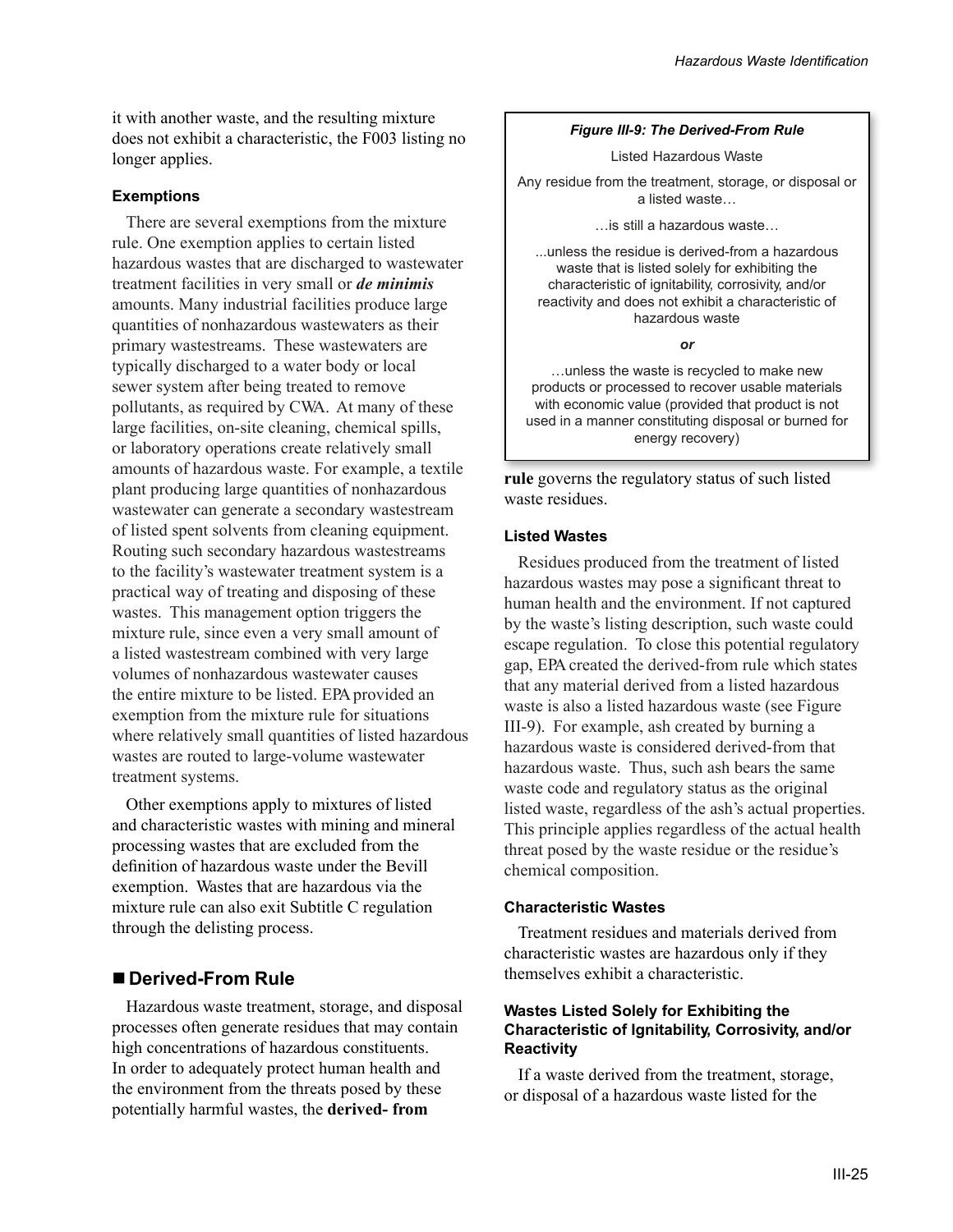characteristics of ignitability, corrosivity, and/ or reactivity, no longer exhibits one of those characteristics, it is not a hazardous waste. For example, if a sludge is generated from the treatment of F003, and that sludge does not exhibit the characteristic of ignitability, corrosivity, or reactivity, the F003 listing will not apply to the sludge.

#### **Exemptions**

There are several regulatory exemptions from the derived-from rule. The first exemption applies to products reclaimed from hazardous wastes. Many listed hazardous wastes can be recycled to make new products or processed to recover usable materials with economic value. Such products derived from recycled hazardous wastes are no longer solid wastes, provided that they are not used in a manner constituting disposal or burned for energy recovery (see Figure III-9). The other exemptions from the derived-from rule apply to residues from specific treatment operations. Wastes that are hazardous via the derived-from rule can also exit Subtitle C regulation through the delisting process.

# **Contained-In Policy**

Sometimes listed and characteristic wastes are spilled onto soil or contaminate equipment, buildings, or other structures. The mixture and derived-from rules do not apply to such contaminated soil and materials because these materials are not actually wastes. Soil is considered **environmental media** (e.g., soil, ground water, sediment), while the equipment, buildings, and structures are considered debris (e.g., a broad category of larger manufactured and naturally occurring objects that are commonly discarded). Examples of **debris** include:

- Dismantled construction materials, such as used bricks, wood beams, and chunks of concrete
- Decommissioned industrial equipment, such as pipes, pumps, and dismantled tanks
- Other discarded manufactured objects, such as personal protective equipment (e.g., gloves, coveralls, eyewear)
- Large, naturally occurring objects, such as tree trunks and boulders.

Environmental media and debris are contaminated with hazardous waste in a number of ways. Environmental media become contaminated through accidental spills of hazardous waste or spills of product chemicals which, when spilled, become hazardous wastes. Debris can also be contaminated through spills. Most debris in the form of industrial equipment and personal protective gear becomes contaminated with waste or product chemicals during normal industrial operations.

In order to address such contaminated media and debris, EPA created the **contained-in policy**  to determine when contaminated media and debris must be managed as RCRA hazardous wastes.

Environmental media are not, in and of themselves, waste, but are regulated as hazardous waste when they contain (are contaminated by) a RCRA listed hazardous waste or exhibit a characteristic. In these cases, the media and debris must be managed as if they were hazardous waste. EPA considers contaminated media or debris to no longer contain hazardous waste when it no longer exhibits a characteristic of hazardous waste. This applies when the hazardous waste contained within the media or debris is either a characteristic waste or a waste listed solely for a characteristic. Otherwise, when dealing with listed waste contamination, EPA or states can determine that media and debris no longer contain hazardous waste by determining that the media or debris no longer poses a sufficient health threat to deserve RCRA regulation. Once this contained-out determination is made, the media and debris are generally no longer regulated under RCRA Subtitle C. However, under certain circumstances, the RCRA LDR requirements might continue to apply.

# **MIXED WASTE**

RCRA specifically exempts certain radioactive mixed materials from the definition of solid waste. However, some radioactive material may be mixed with hazardous wastes that are regulated under RCRA. In addition, a facility may generate a hazardous waste that is also radioactive. Because the material in both of these situations contains both radioactive material and RCRA hazardous waste, it is referred to as mixed waste under RCRA. RCRA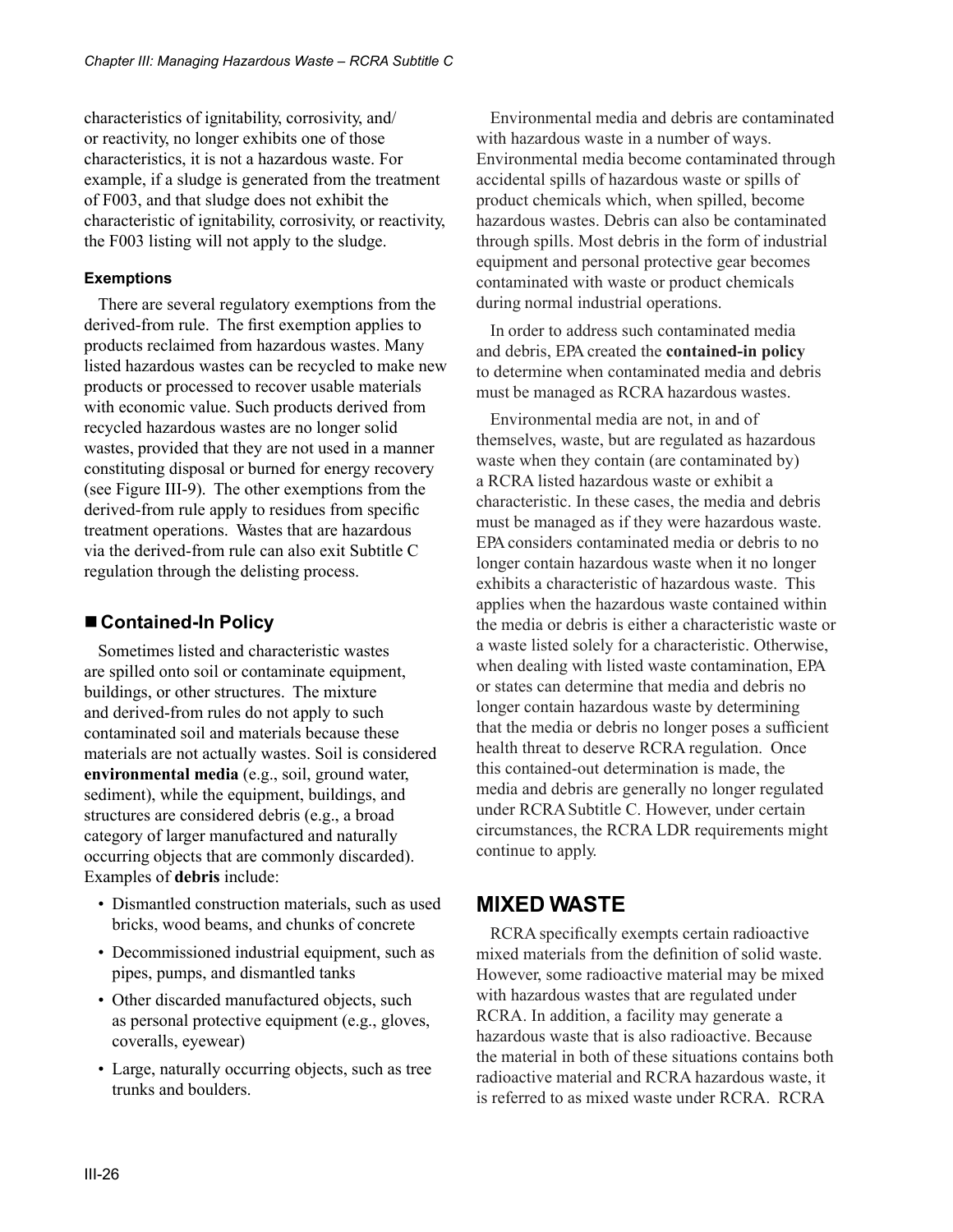and AEA regulate these mixed wastes jointly. AEA regulates the RCRA-exempt radioactive portion and RCRA regulates the hazardous waste portion. Mixed waste generators include DOE, power plants, labs, hospitals, and universities using radioactive materials.

EPAhas provided increased flexibility to generators and facilities that manage low-level mixed waste (LLMW) and technologically enhanced naturally occurring and/or accelerator-produced radioactive material (NARM) containing hazardous waste. The Agency is exempting LLMW from some RCRA storage and treatment regulations, and LLMW or eligible NARM from RCRA hazardous waste transportation and disposal regulations. These wastes are exempt from RCRA Subtitle C requirements, including permitting, provided they meet specific conditions. The exempt wastes must then be managed as radioactive waste according to Nuclear Regulatory Commission (NRC) regulations.

# **SUMMARY**

In order to determine if a facility is subject to RCRA Subtitle C, the owner and operator must determine if they have a hazardous waste. This determination must be made by using the following methodology:

- Is the material a solid waste?
- Is the waste excluded?
- Is the waste a listed hazardous waste?
- Is the waste a characteristic waste?

A waste must first be a solid waste before it can be a hazardous waste. A solid waste is a waste that is abandoned, inherently waste-like, a military munition, or recycled. On the other hand, if a material is directly reused without prior reclamation by being either used as an ingredient, used as a product substitute, or returned to the production process, then the material is not regulated as a waste at all. If such reused materials, however, are used in a manner constituting disposal; burned for energy recovery, used to produce a fuel, or contained in fuels; accumulated speculatively; or are dioxincontaining wastes considered inherently waste like; then they are regulated as solid wastes. If a recycled material needs reclamation prior to direct use or

reuse, its regulatory status is determined by the type of material that it is:

- Spent materials are regulated as solid wastes when reclaimed; used in a manner constituting disposal; burned for energy recovery, used to produce a fuel, or contained in fuels; or accumulated speculatively.
- Listed sludges are solid wastes when reclaimed; used in a manner constituting disposal; burned for energy recovery, used to produce a fuel, or contained in fuels; or accumulated speculatively.
- Characteristic sludges are not solid wastes when reclaimed, unless they are used in a manner constituting disposal; burned for energy recovery, used to produce a fuel, or contained in fuels; or accumulated speculatively.
- Listed by-products are solid wastes when reclaimed; used in a manner constituting disposal; burned for energy recovery, used to produce a fuel, or contained in fuels; or accumulated speculatively.
- Characteristic by-products are not solid wastes when reclaimed, unless they are used in a manner constituting disposal; burned for energy recovery, used to produce a fuel, or contained in fuels; or accumulated speculatively.
- CCPs are not solid wastes when reclaimed, unless they are used in a manner constituting disposal; or burned for energy recovery, used to produce a fuel, or contained in fuels.
- Scrap metal is a solid waste when reclaimed; used in a manner constituting disposal; burned for energy recovery, used to produce a fuel, or contained in fuels; or accumulated speculatively.

Regardless of the type of recycling that takes place, it must be legitimate and not sham recycling.

Some kinds of materials are excluded from the Subtitle C hazardous waste regulations. There are five categories of exclusions:

- Exclusions from the definition of solid waste
- Exclusions from the definition of hazardous waste
- Exclusions for waste generated in raw material, product storage, or manufacturing units